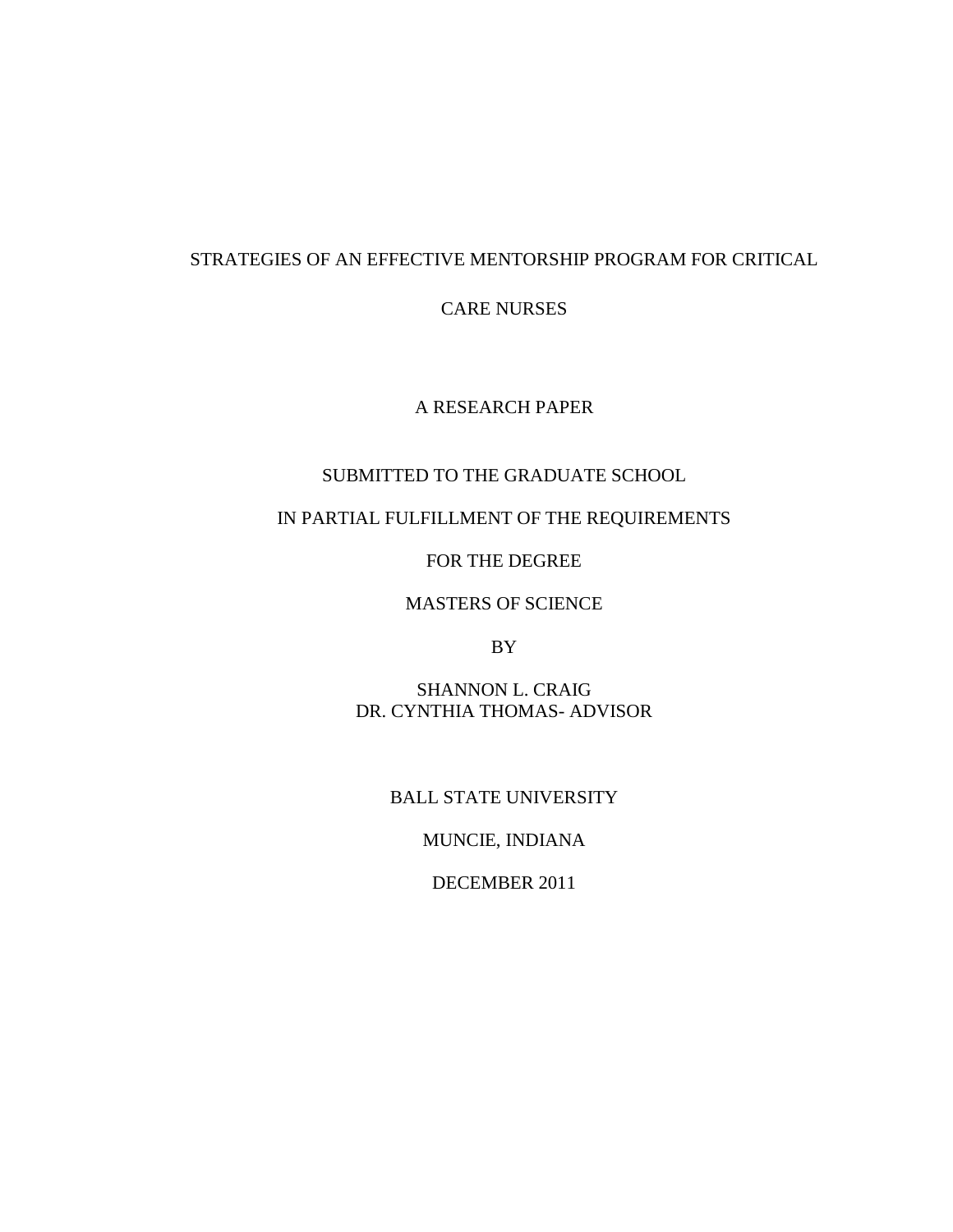| <b>CHAPTER I: INTRODUCTION</b>          |
|-----------------------------------------|
|                                         |
|                                         |
|                                         |
|                                         |
|                                         |
|                                         |
|                                         |
|                                         |
|                                         |
|                                         |
| <b>CHAPTER II: REVIEW OF LITERATURE</b> |
|                                         |
|                                         |
| .10                                     |
|                                         |
|                                         |
|                                         |
| <b>CHAPTER III: METHODOLOGY</b>         |
|                                         |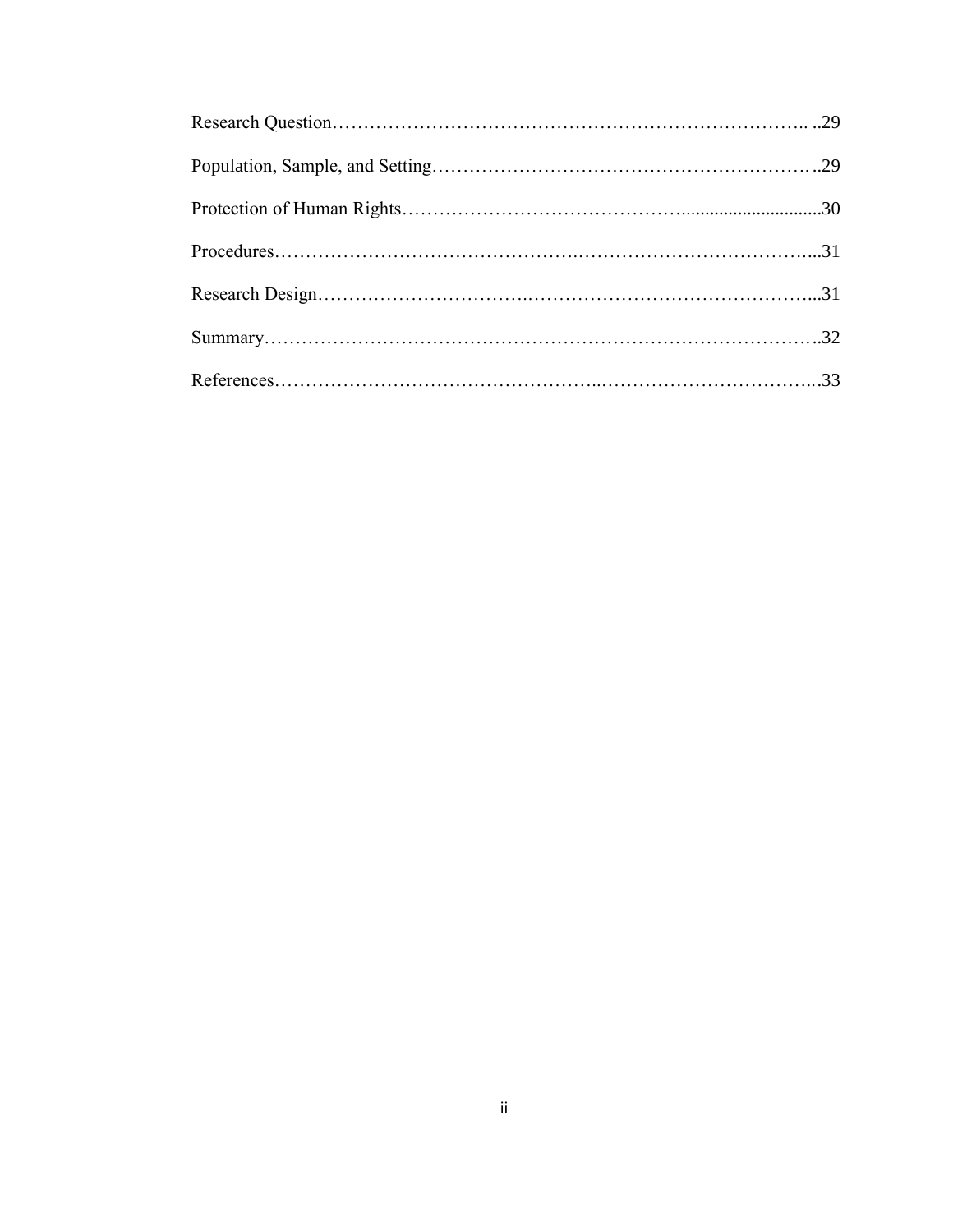### Abstract

| <b>RESEARCH SUBJECT:</b> | Strategies of an Effective Mentorship Program for Critical<br><b>Care Nurses</b> |
|--------------------------|----------------------------------------------------------------------------------|
| <b>STUDENT:</b>          | Shannon Craig, BSN, RN                                                           |
| DEGREE:                  | Masters of Science                                                               |
| <b>COLLEGE:</b>          | College of Applied Sciences & Technology                                         |
| DATE:                    | December, 2011                                                                   |

Healthcare organizations continue to experience difficulty retaining newly registered nurses. Mentoring programs are being incorporated as a strategy to retain professional nurses, especially in critical care areas of professional practice (Jakubik, 2007). The purpose of this study is to examine the relationships among quality, quantity, and the type of mentoring programs, and the benefits of mentoring for nurses who have participated in a mentoring program post graduation. The framework is Zey"s (1991) Mutual Benefits Model. The targeted population is registered nurses (RNs) with 1-5 years of professional experience. The expected sample is 200 registered nurses working in acute care hospitals. A demographic questionnaire will be administered along with the Caine Quality of Mentor Survey (Caine, 1989), and the Jakubik Mentoring Benefits Questionnaire (Jakubik, 2007)**.** Study findings may benefit nurse staff development educators by identifying strategies to improve mentoring programs.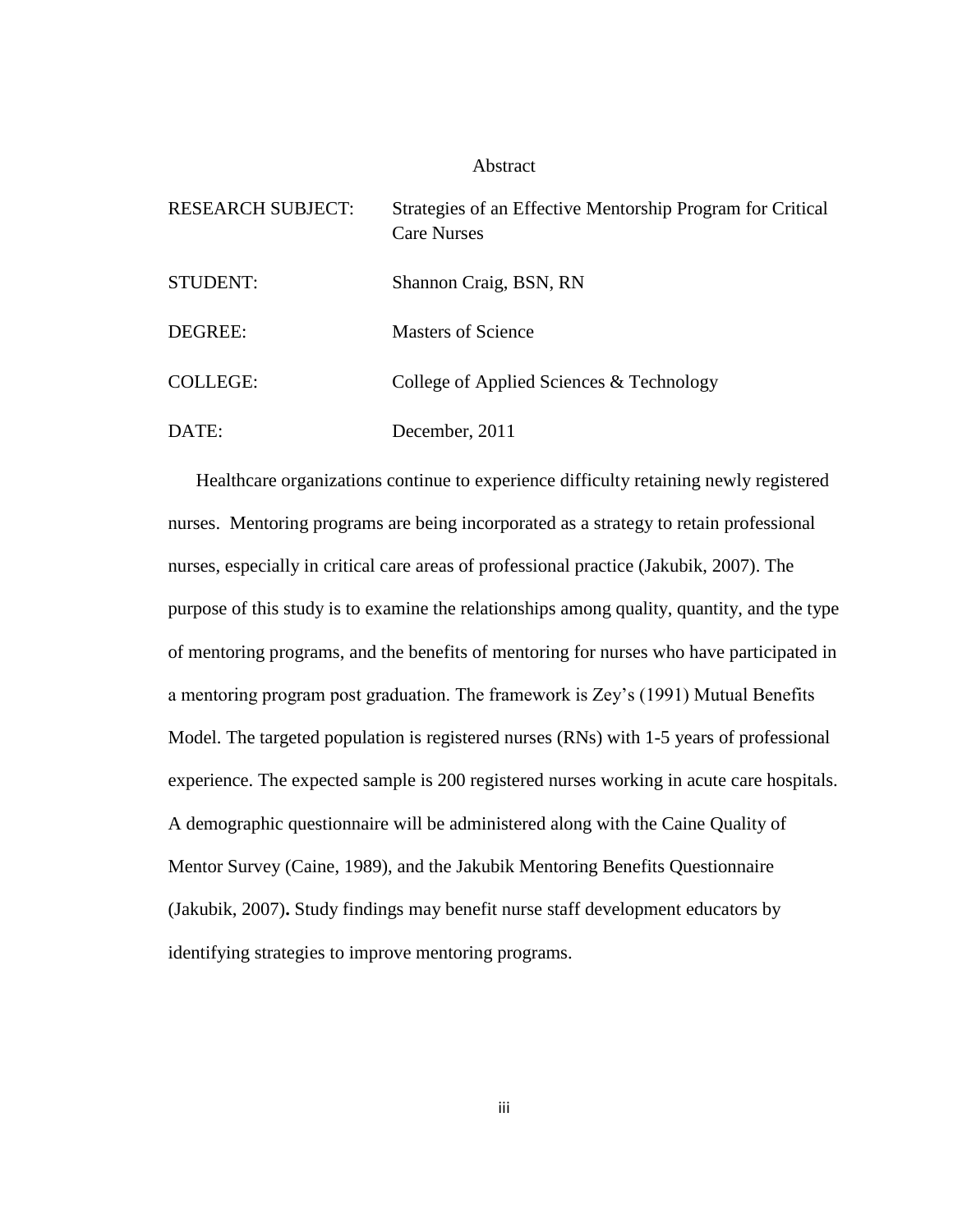# Chapter I

# *Introduction*

New registered nurses are joining the workforce everyday. The transition to practice may be difficult for many new nurses and new nurses may believe that they are unprepared for the professional nurse role (Halfer, 2007; Komaratat & Oumtanee, 2009; Newhouse, Hoffman, & Hairston, 2007; Rosenfeld, Smith, Iervolino, & Bowear-Ferres, 2004). Therefore, much preparation is needed to ensure new registered nurses receive additional training to support them during the transition period. Nurse mentoring programs have received attention from hospital nurse educators and administrators as mentoring programs serve to help new nurses transition from novice to professional nurse (Ecklund, 1998; Halfer, Graft, & Sullivan, 2008; Mills & Mullins, 2008; Rosenfeld et al.; Scott, Engelke, & Swanson, 2008). Nursing can be challenging at times and the first year adjustment period may be difficult for many new nurses (Patterson, Bayley, Burnell, & Rhodes, 2010; Halfer, 2007; Komaratat & Oumtanee; Newhouse et al.). Mentoring programs traditionally pair a new nurse with an experienced nurse for an established period of time (Ecklund; Grindel & Hagerstrom, 2009; Mills & Mullins; Chow & Suen, 2001). The new nurse and nurse mentor relationship may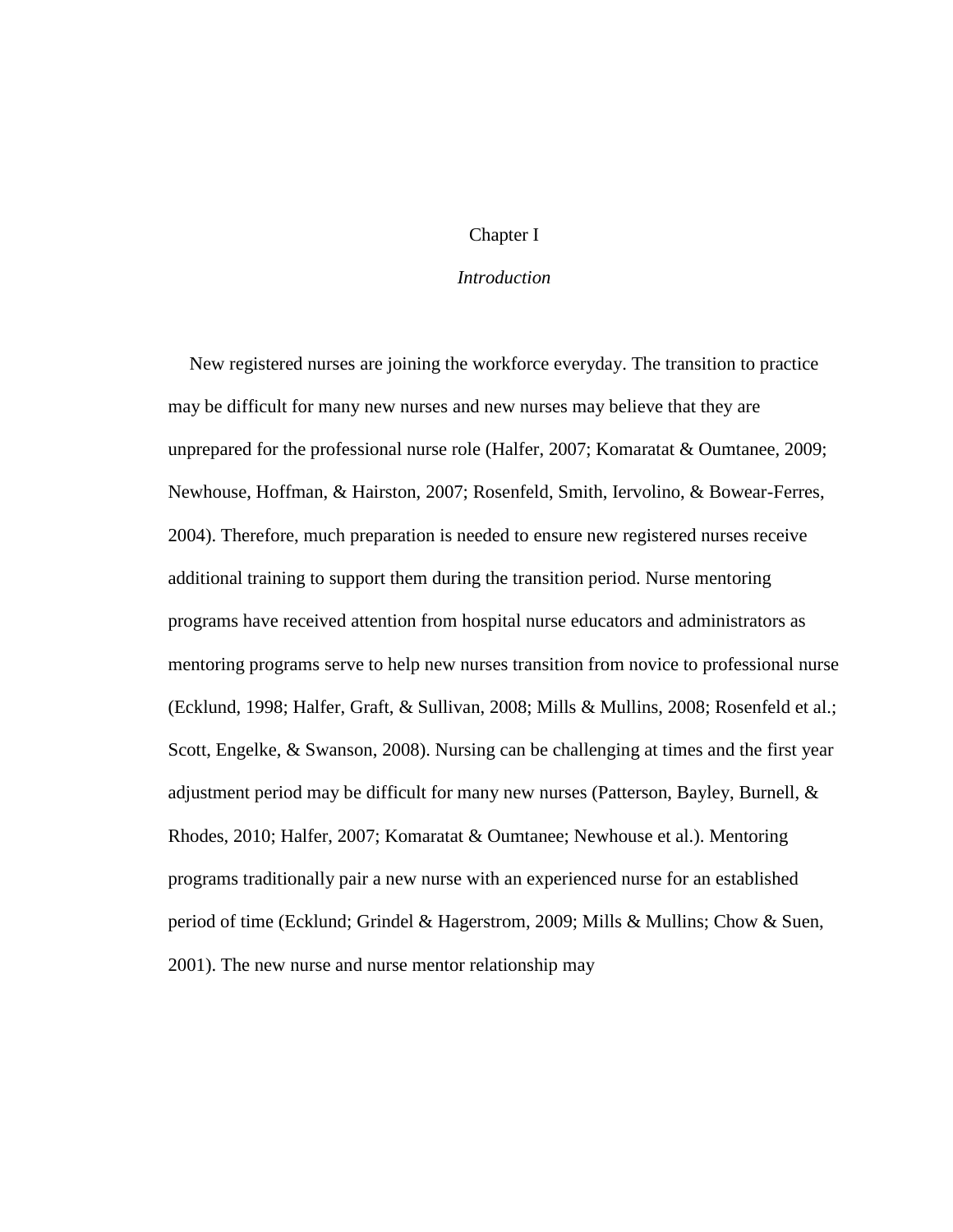serve to guide new nurses through different stages of the career process, starting with their first job as a new nurse.

Nurse mentoring programs may also benefit the healthcare organization. Healthcare organizations are seeking strategies to increase nurse satisfaction, recruitment, and retention (Ecklund, 1998; Grindle & Hagerstrom, 2009; Latham, Hogan, & Ringl, 2008; Halfer et al., 2008). Improving new nurse retention is important to healthcare organizations due to the expense of new nurse orientation, decrease in quality of patient care with high nurse turnover and an increase in poor patient outcomes (Hill-Popper & Kuhl, 1999; Scott et al., 2008; Halfer et al., 2008). Ecklund and Hurley and Snowden (2008) highlighted the lack of research on mentoring programs for critical care nurses in acute care settings.

New registered nurses may struggle with the demands of beginning a new career and the reality and the stresses of the critical care unit. Nurse mentoring programs may serve as a good strategy to increase job satisfaction, and recruit and retain new nurses in all areas of nursing practice. Mentoring programs may also help to support new nurses during the transition period by adding the coaching of a mentor to the new nurses' repertoire of resources.

### *Background and Significance*

 Recently, emphasis has been placed on developing new strategies to improve the recruitment and retention of registered nurses, especially new registered nurses. Many healthcare organizations have investigated nurse mentoring programs as a means to recruit and retain new nurses because of the success noted in nursing research and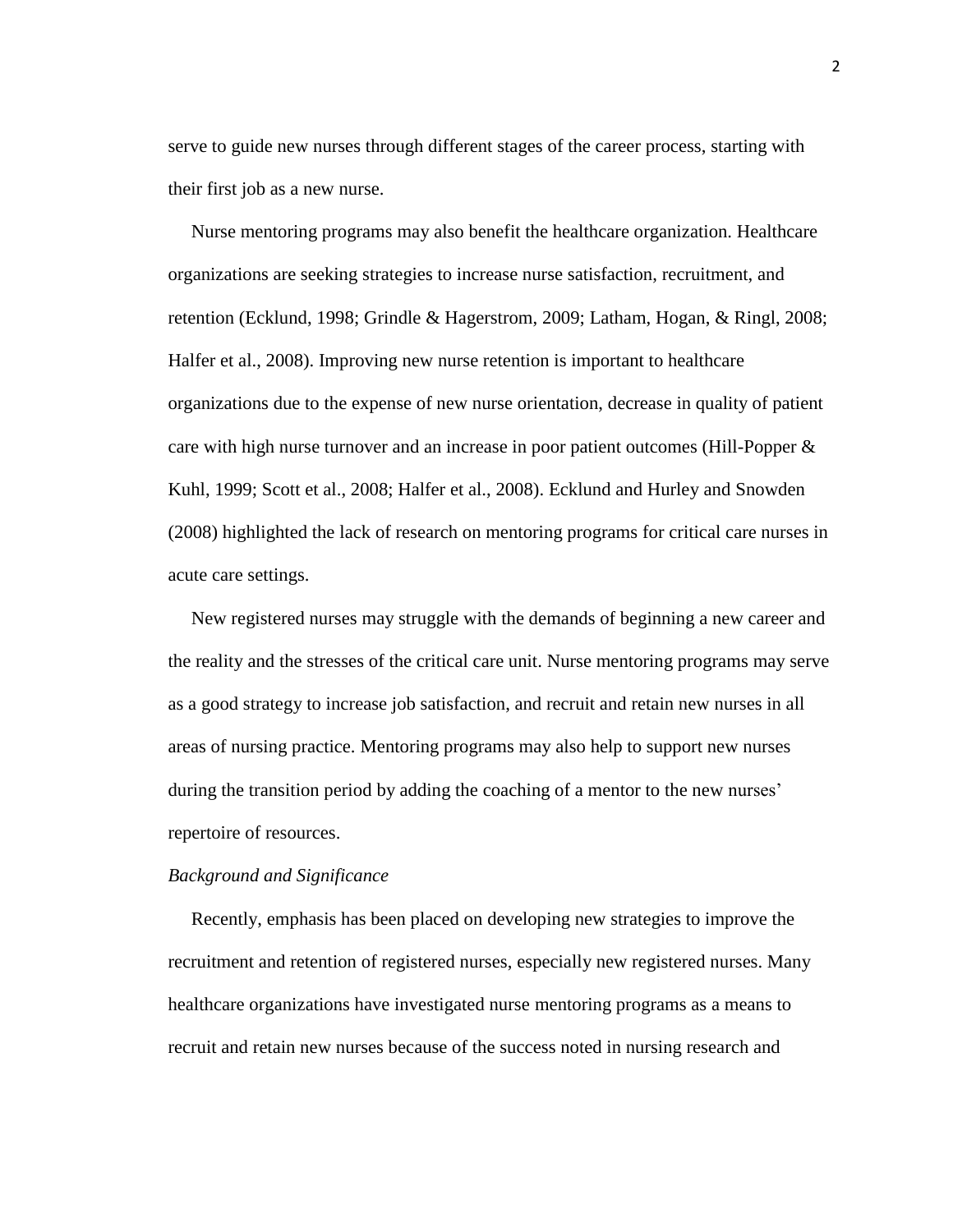literature (Halfer et al., 2008; Mills & Mullins, 2008; Newhouse et al., 2007; Patterson et al., 2010).

 Newhouse et al. (2007) researched the stressful transition from student nurse to new registered nurse and the impact on nurse retention. The researchers surveyed N=529 new registered nurses participating in an internship program to illicit what factors influenced new nurse retention and job satisfaction. Newhouse et al. (2007) found that "internships created a sense of loyalty to the hospital and in return decreased the nurse turnover rate" (p. 56).

 Once a mentoring program has been instituted, the organization must determine a way to sustain the program. Some of the issues with maintaining mentoring programs were funding, barriers to the relationships, and a sense of importance among administrative staff (Halfer et al., 2008; Scott et al., 2009; Hurley & Snowden, 2008). Hurley and Snowden studied barriers within the mentor-mentee relationship. Barriers can be perceived by the mentee, mentor, and by the organization. The researchers found that increasing the number of available mentors as well as providing the mentors with adequate training, benefited the mentoring program. Hurley and Snowden also suggested "the topic of mentoring should be placed on the regular meeting agendas of senior nurses and administrators to aide in supporting the mentoring program" (p. 272). Mentoring programs may be of benefit for all areas of nursing practice; however, the patient acuity, high level of practice, expected performance, and increased stressor may make mentoring even more advantageous for the critical care areas. There is currently a lack of available resources about mentoring programs in critical care areas of acute care hospitals.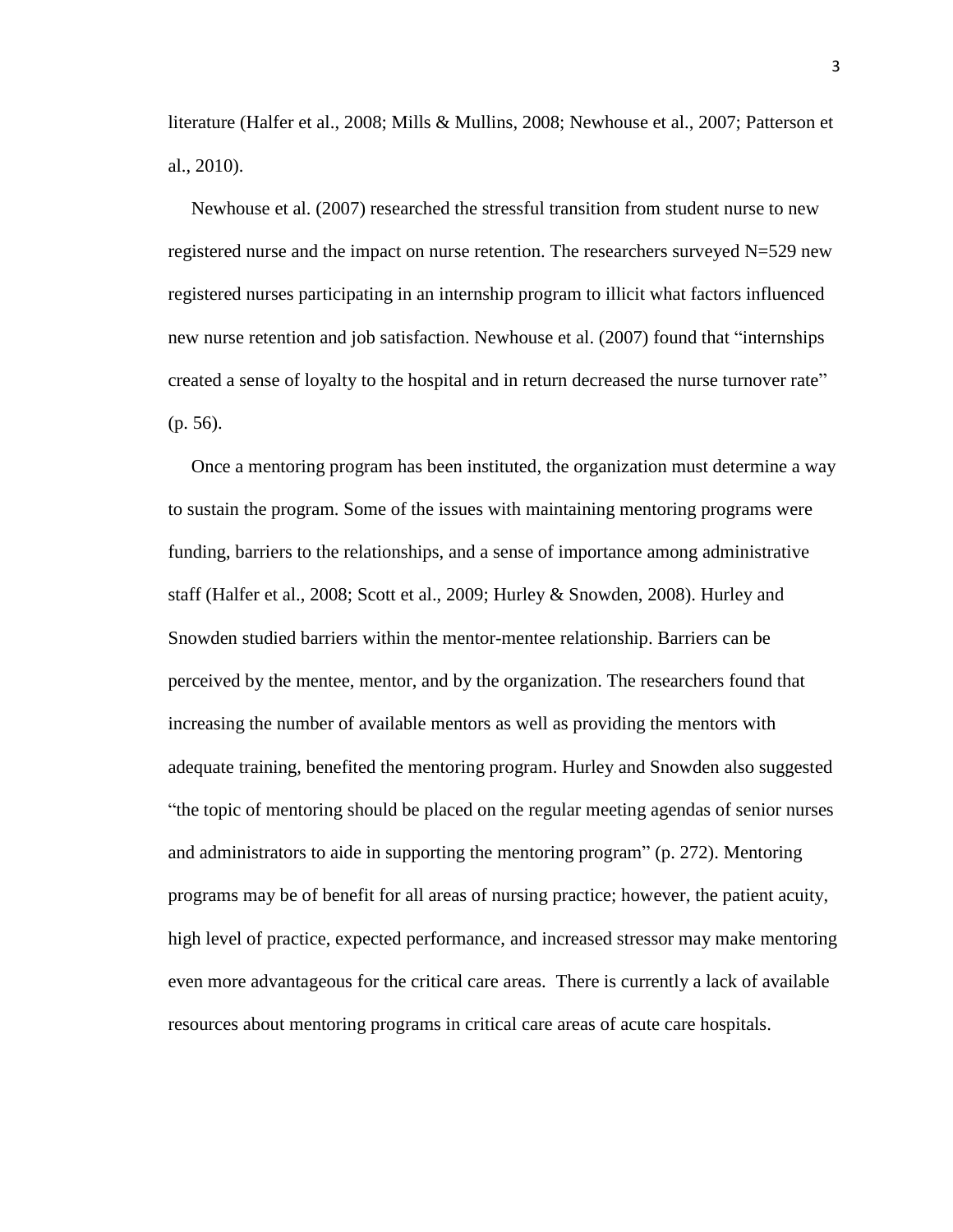"The multifaceted and dynamic environment of emergency care may be positive factors when attracting graduate nurses to an emergency department setting" (Patterson et al., 2010, p. 203). Patterson et al. sought to learn how new registered nurses perceived orientation in emergency nursing environments. The investigators asked questions to illicit the participants' perceptions about: (a) concerns as a new registered nurse; (b) perceptions of being an emergency nurse; (c) strengths and limitations of the EDFP; and (d) recommendations for future programs. The results of the study concluded that the value of a structured, comprehensive orientation program was of great value to new registered nurses in the emergency medicine setting. The authors recognized that a variety of learning strategies such as simulation labs, clinical scenarios, and didactic instruction allowed the new nurse a variety of avenues to understand complex clinical situations. "Two years after completion of the program over half of the participants remained employed in the emergency department" (p. 211).

 It is evident that mentoring programs have been successfully implemented in many organizations (Mills & Mullins, 2008; Patterson et al., 2010; Newhouse et al., 2007; Halfer et al., 2008), but there continues to be a lack of evidence regarding mentoring programs in critical care areas.

## *Problem*

Past research has indicated that new registered nurses entering the workforce have increased turnover rates from previous generations of nurses (Halfer et al., 2008; Mills & Mullins, 2008; Newhouse et al., 2007). Researchers, educators, and administrators have sought explanations for this phenomenon and strategies to reduce new nurse turnover. Nurse orientation is a necessary component of employment; however, orientation can be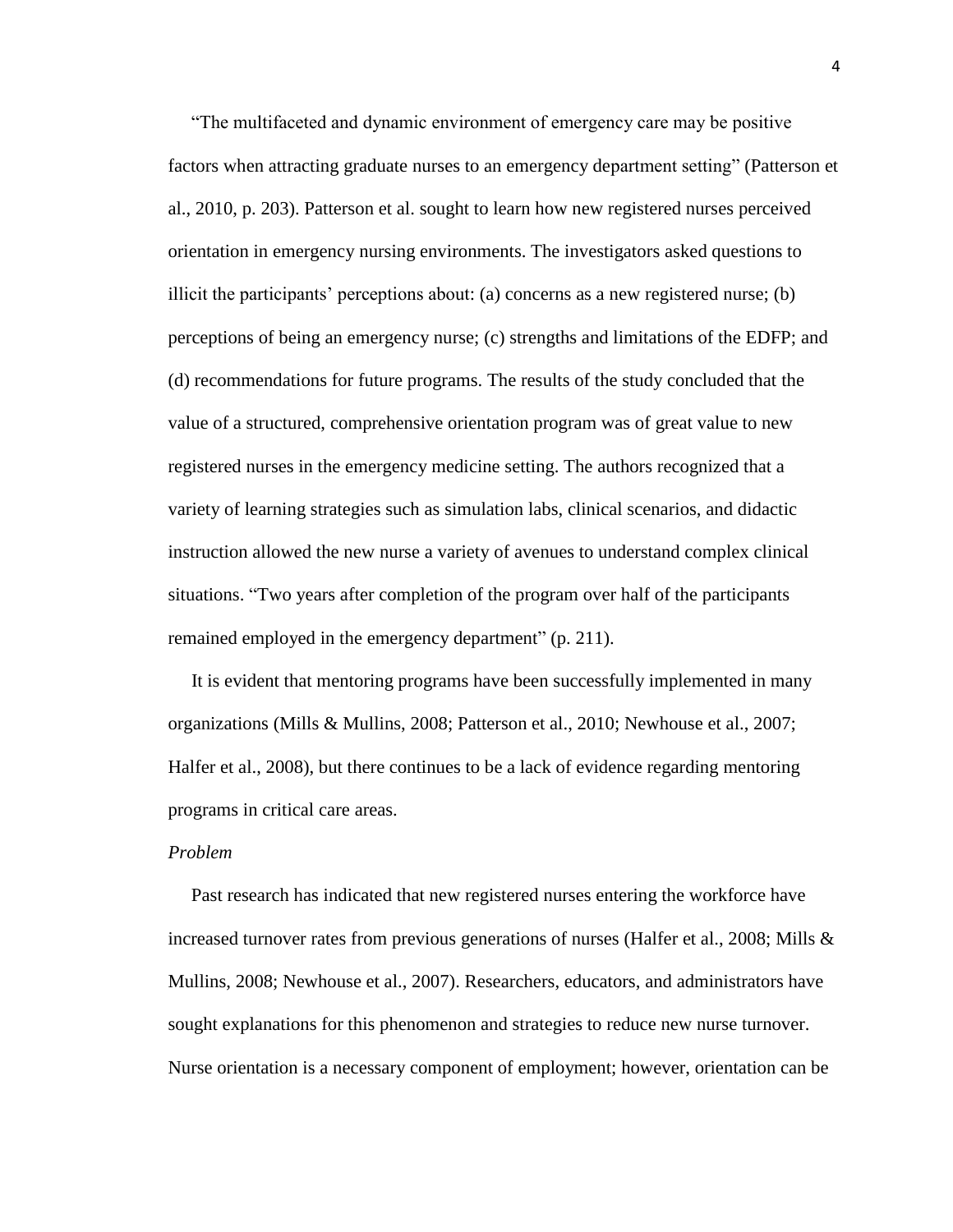very costly for healthcare organizations and negatively impact patient care due to increased nurse staffing shortages (Hill-Popper & Kuhl, 1999). Poor recruitment and retention of nurses may negatively impact the quality of patient care, patient outcomes and increases the financial expenditure for healthcare organizations already experiencing tighter financial restrains. New nurse mentoring programs have demonstrated an improvement in nurse recruitment, retention, and job satisfaction (Mills & Mullins, 2008; Newhouse et al., 2007; Patterson et al., 2010). Although there are various studies on mentoring programs, there is a lack of research available focusing on the critical care environment.

### *Purpose*

The purpose of this study is to investigate the perceptions of new nurses about personal mentoring experiences and the relationships between quality, quantity, and type of mentoring and its benefits for the new critical care nurse. This is a replication of Jakubik"s (2008) study.

#### *Research Question*

1. What are the relationships among quality, quantity, and type of mentoring and mentoring benefits for new critical care nurses?

## *Theoretical Framework*

Michael Zey"s Mutual Benefits Modelwill serve as the theoretical framework for the study. Zey (1991) developed The Mutual Benefits Model based on the Social Exchange Theory. Zey states that The Social Exchange Theory suggests that there is no definite end to any relationship. The Mutual Benefits Model proposes the point of relationships is to meet certain needs of the individuals involved. Zey"s theory is a three-way benefit: (a)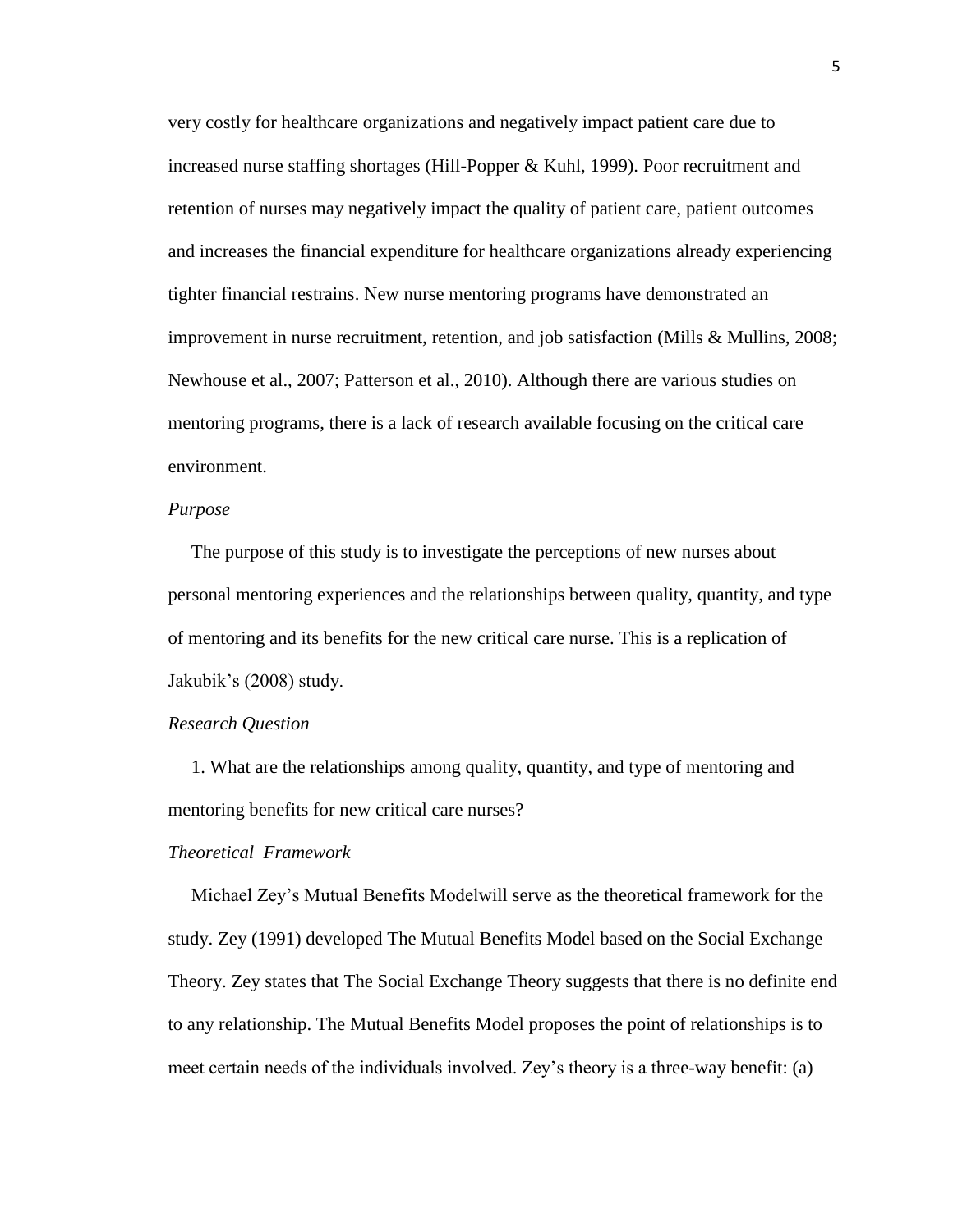the mentor; (b) the new nurse; and (c) the organization. There are several factors in The Mutual Benefits Model that are likely to reduce turnover by fostering a successful mentoring relationship. These factors include: (a) the sense of belonging in the organization, the greater the sense of loyalty; (b) communicating the company"s plans can reduce uncertainty; and (c) supporting the nurse through early struggles reduces frustration levels (Zey).

### *Definition of Terms*

## *Conceptual*

Additional data will be collected as part of the study for basic demographic information and to study mentoring quantity and type. According to Jakubik (2008); "Mentoring quality is the amount of mentoring that occurs within the mentoring relationship" (p. 272). Jakubik describes a mentoring type as: "Whether the mentoring relationship is a formal workplace sponsored, formal non-workplace sponsored, informal, or both formal and informal" (p. 273).

## *Operational*

A 22-item demographic questionnaire will be used to collect data to study mentoring type and quantity. The demographic data will include age, years of RN experience, years in current organization, years in current position, and years in current unit/area.

#### *Conceptual*

Quality mentoring is defined by Jakubik (2008) as; "The efficacy of the mentoring relationship as perceived by the nurse" (p. 273). The quality of mentoring received by the novice nurse may impact the overall success of the mentoring program. This study will research the behaviors of mentors and what is considered important to the new nurse.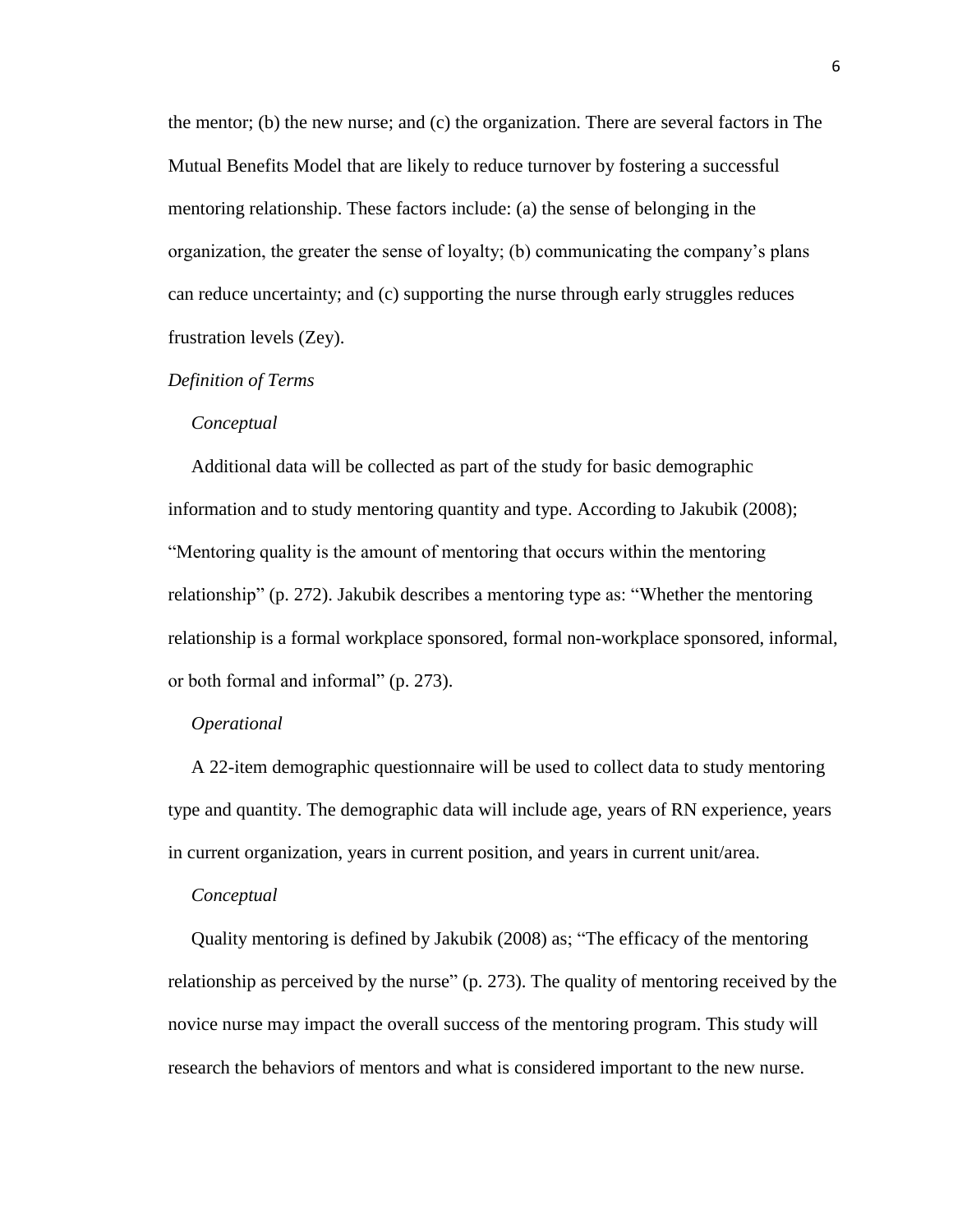#### *Operational*

 The quality of mentoring experienced in the mentoring program will be measured by Caine Quality of Mentoring Questionnaire (CQM) (1989). The Caine Quality of Mentoring Questionnaire is a 14-item document with statements that describe behavior of mentors based on a 5-point Likert scale. "The CQM measures the quality of mentoring based on the nurse"s perception of the mentor"s ability to perform specific mentor behaviors identified by Darling"s 1984 Measuring Mentoring Potential" (Jakubik, 2008, p. 273).

#### *Conceptual*

 Jakubik (2008) describes the benefits of mentoring as those which produce positive experiences and successful relationships. Jakubik uses Zey"s Mutual Benefits Model (1991) to study the benefits of mentoring on the new nurse and organization. This study is a replication of Jakubik"s (2008) study.

#### *Operational*

The benefits of mentoring will be measured by using the Jakubik (2008) Mentoring Benefits Questionnaire (MBQ). Jakubik (2007) developed the questionnaire to conduct research on mentoring benefits of new pediatric staff nurses. This study is a replication of Jakubik"s (2008) study with a focus on critical care nurses. The questionnaire will address 57 questions on a 5-point Likert scale. It includes four subscales: (a) knowledge; (b) personal growth; (c) protection; and (d) career advancement (Jakubik, 2008, p. 273). *Limitations*

 The anticipated sample size is 200 new nurses. The names and addresses are being purchased from the member lists of the American Association of Critical Care Nurses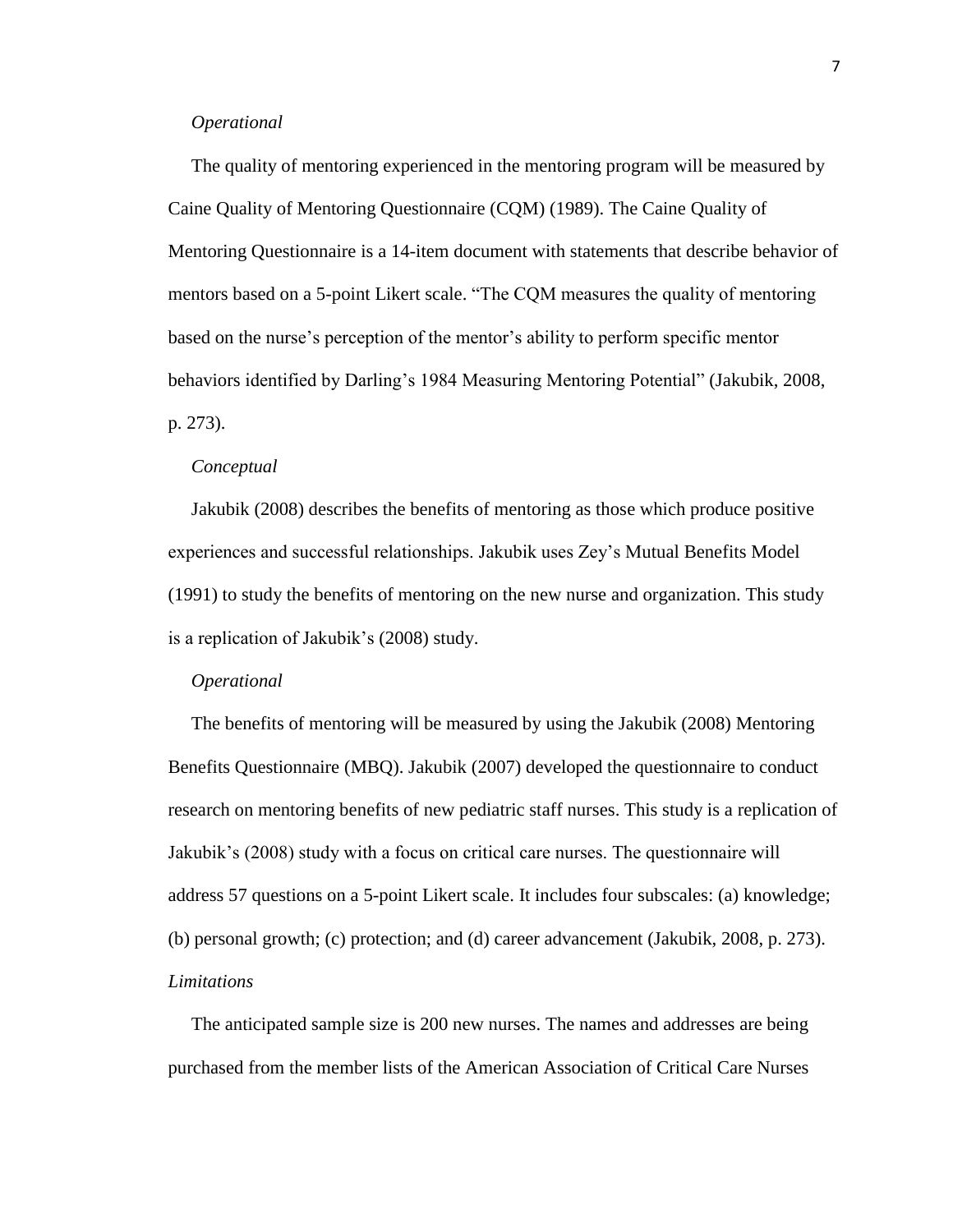and the Emergency Nurses Association. This study may not illicit a participant response representing nurses in other disciplines or organizations. The surveys are being sent to a random group of nurses that current workplace is unknown. This could illicit a variety of information and may lack showing any consistencies in the findings. The ability to meet the participants and discuss and promote the study may increase the chances of meeting the anticipated rate of return of the surveys. The surveys are being sent nation wide and it is unknown if the sample size will represent perceptions of a majority of the nation"s nurses or will be regionally skewed. Since the surveys are being mailed and there is no set due date on them, there could be a lag in data collection and results due to surveys being returned late. The time frame for data collection is 3 months.

#### *Assumptions*

 It is assumed that participants will honestly respond to the research questions and provide positive and negative perceptions about participation in a mentoring program. *Summary*

 Mentoring programs are proving to be a valuable resource for healthcare organizations to improve the transition process for new registered nurses. Investigating new nurse perceptions about mentoring programs in critical care practice areas is lacking in current research and literature. Mentors may help ease the transition process to professional practice for new nurses resulting in improved retention rates and job satisfaction for new registered nurses.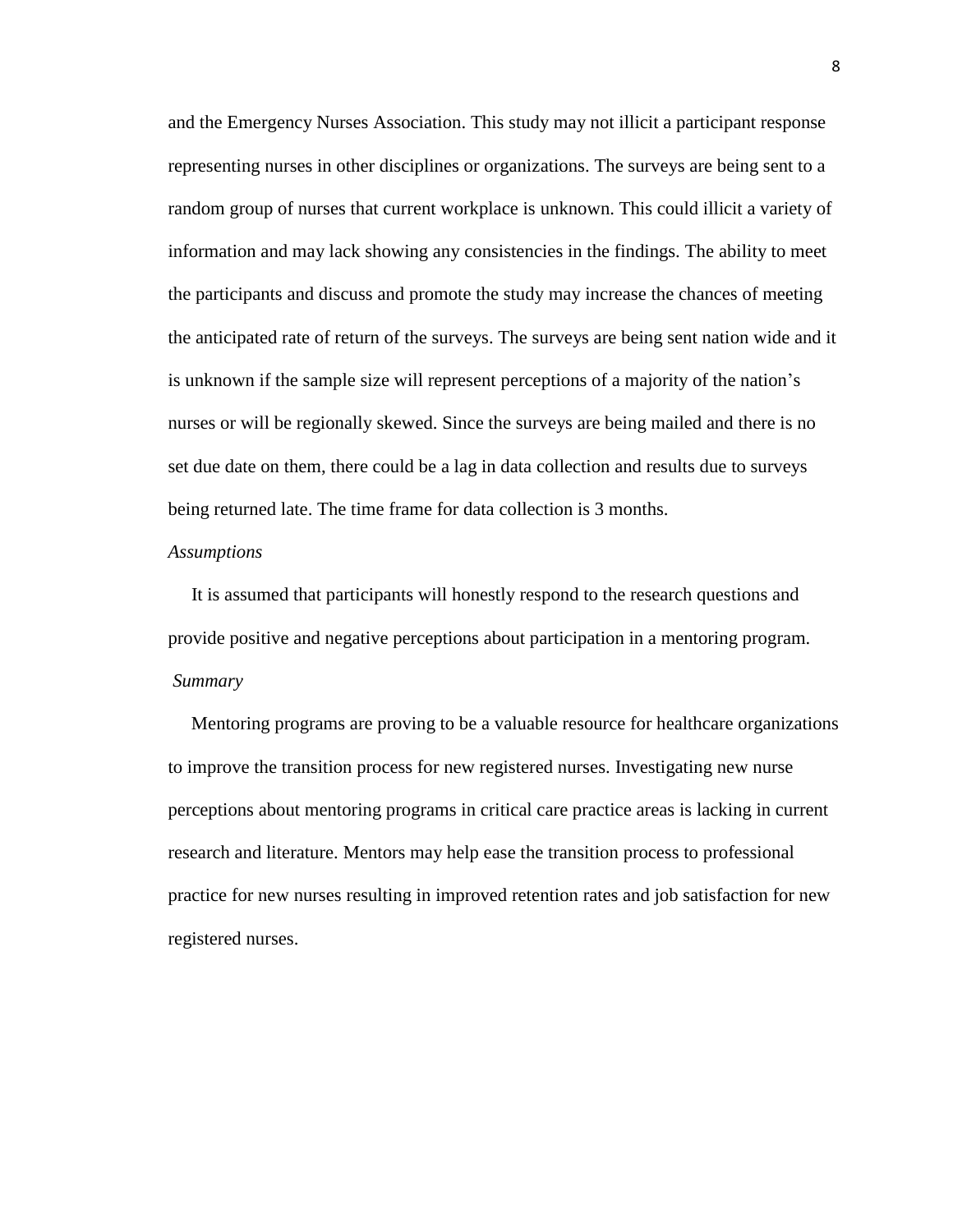# Chapter II

# *Review of Literature*

# *Introduction*

New registered nurses experience a myriad of challenges and expectations when transitioning from student nurse to the professional nurse role. Employment orientation is an important part of the transition process and should be carefully constructed to help new nurses develop a sense of belonging, increase job satisfaction and improve retention at both the unit and organizational levels. Mentoring programs are being studied and implemented as a way to recruit and improve retention of new nurses. Current research clearly describes the benefits of effective mentoring programs for new registered nurses (Newhouse et al., 2007; Halfer et al., 2008; Grindel & Hagerstrom, 2009). However, the impact mentoring has on the job satisfaction, sense of belonging and retention of the new critical care nurse is lacking in current literature.

# *Theoretical Framework*

 Michael Zey"s Mutual Benefits model was the theoretical framework for this study. Zey (1991) developed The Mutual Benefits model based on the Social Exchange Theory (Blau, 1964; Emerson, 1976; Homans, 1958; Thibaut & Kelley, 1959). The Social Exchange Theory ((Blau, 1964; Emerson, 1976; Homans, 1958; Thibaut & Kelley, 1959) suggests that there was no definite end to any relationship. The Mutual Benefits model proposes the point of relationships is to meet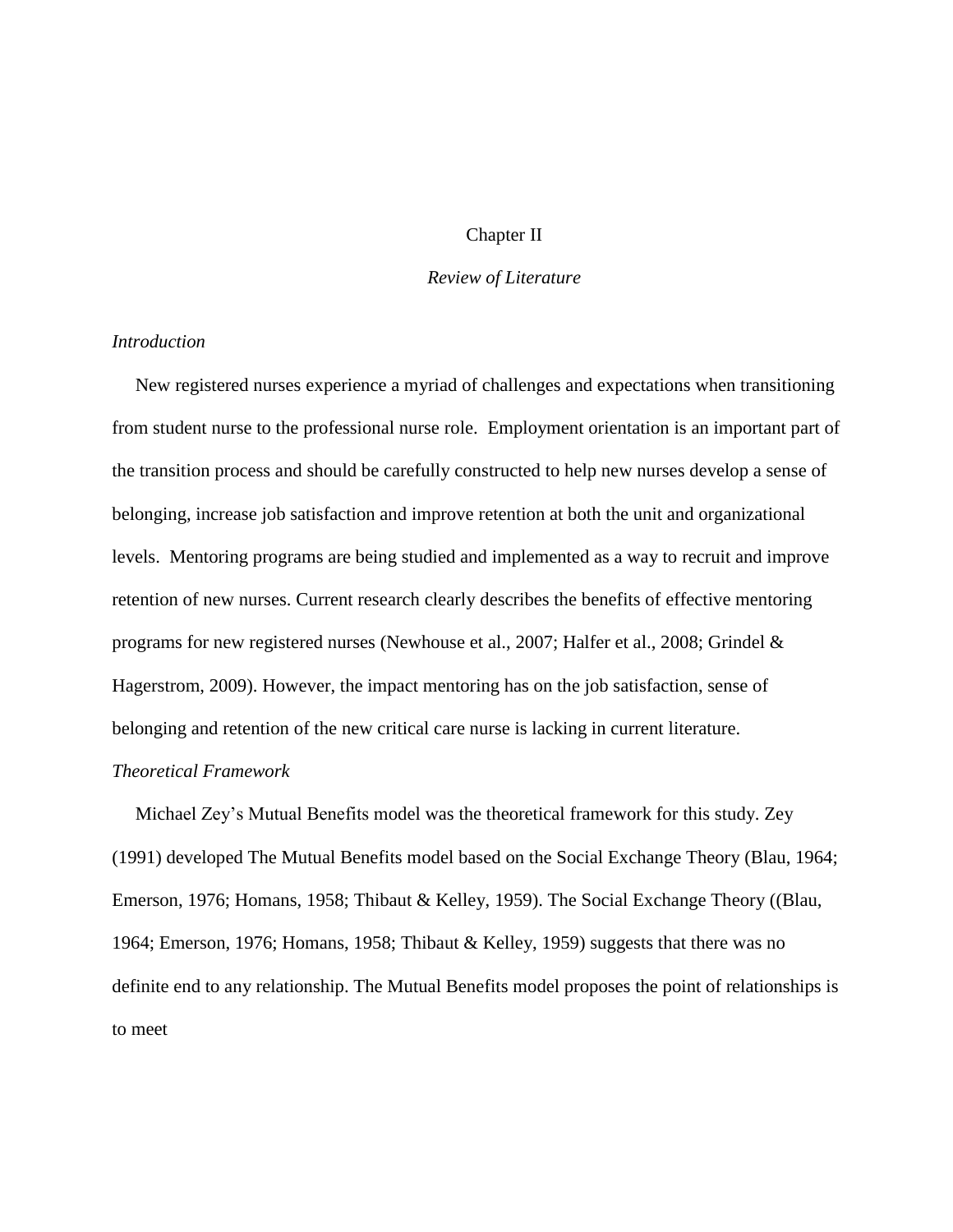certain needs of the individuals involved. In Zey"s Mutual Benefits Model, there is a three-way benefit: (a) the mentor; (b) the new nurse; and (c) the organization. There are several factors in The Mutual Benefits model that are likely to reduce turnover by fostering a successful mentoring relationship. These factors include: (a) the feeling of belonging in the organization and a greater sense of loyalty; (b) communicating the company"s plans which can reduce uncertainty; and (c) supporting the new nurse through early struggles which reduces the frustration levels (Zey).

 Zey developed a Hierarchy of Mentoring (1991) which consisted of 4 different functions of the mentor relationship: (a) teaching; (b) psychological counseling/personal support; (c) organizational intervention; and (d) sponsoring. "The mentor can perform any or all of the functions whenever the need for them arises" (Zey, p. 9). Each function has varying degrees of benefits to the new nurse as well as risks to the mentor. "There has been substantial research conducted on mentoring in the corporate world" (Chow & Suen, 2001, p. 350), but not nearly as much in nursing, specifically critical care nursing. Jakubik (2008) explored the quality and quantity of mentoring relationships and how it benefited new pediatric nurses. Job satisfaction and new nurse retention may be improved with mentoring new nurses through their transition into a new profession. This study was a replication of a previous study by Jakubik (2008) with a focus on new nurses in the critical care area of acute care hospitals.

## *Job Satisfaction and Retention*

 The constantly changing healthcare system can be challenging and may lead to decreased job satisfaction and decreased retention rates. New nurses must adapt to many changes including the new role as a registered nurse. Mentoring has been studied and now implemented as an avenue to retain new nurses while increasing job satisfaction (Mills & Mullins, 2008; Newhouse et al., 2007; Patterson et al., 2010). Ecklund (1998) studied the relationship between mentoring and job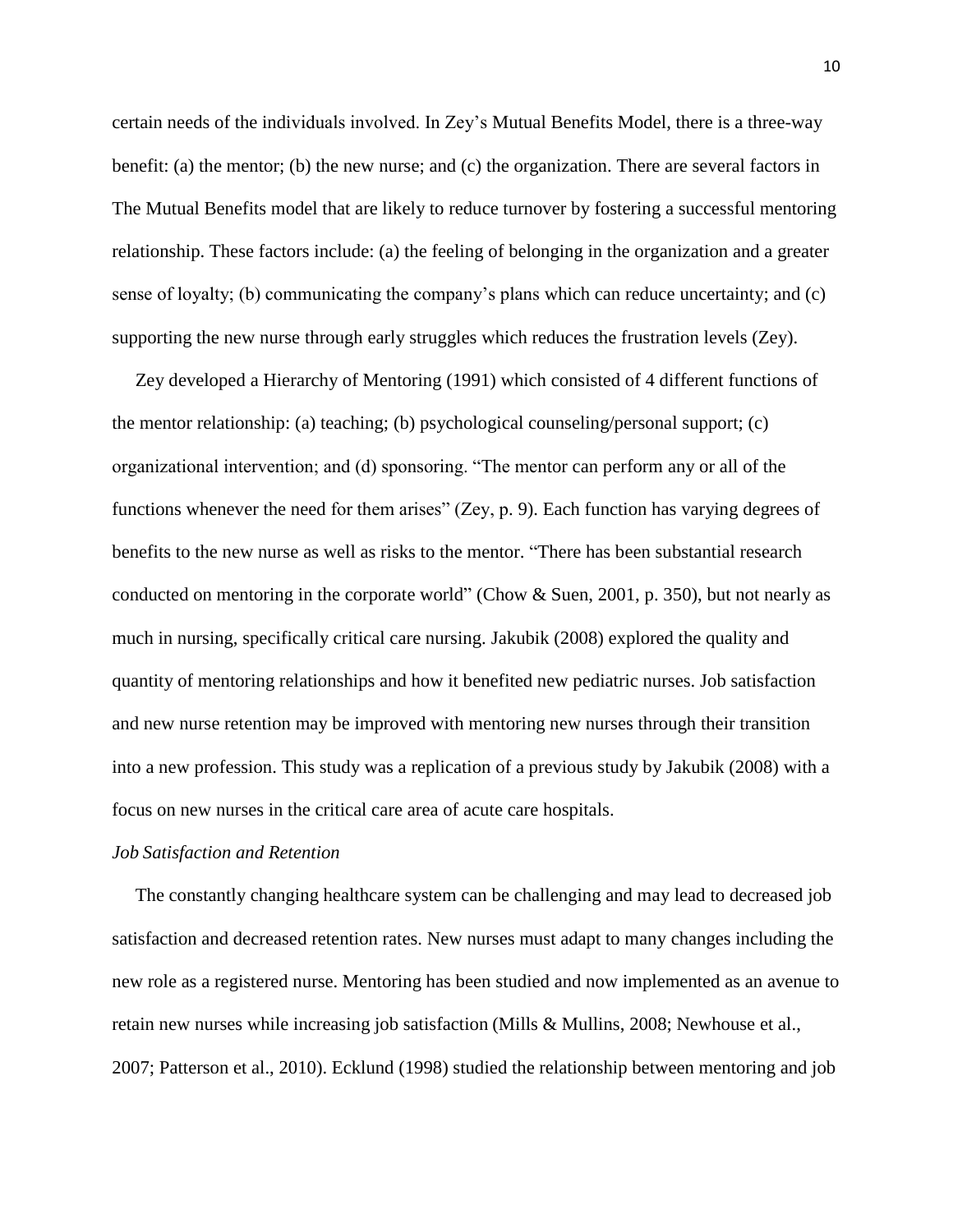satisfaction of critical care nurses. Research indicates that by implementing specific programs, positive outcomes are produced such as increased job satisfaction. Ecklund"s study included 76 registered nurses who were members of the American Association of Critical Care Nurses. Thirty-eight participants had been assigned a mentor while an additional thirty-eight participants had not been assigned a mentor. Demographic data between the two groups were very similar. The mean age of the mentored group was 39.9 years and non-mentored group was 41.3 years. The number of years in practice for the participants raged from 4 to 33 years.

 To measure job satisfaction, the Index for Work Satisfaction (IWS) (Stamps, Piedmont, Slavitt, & Haase, 1978) was used. The instrument was a 66-item survey, including a 44-item Likert scale questionnaire and 6 rank order items. Mean scores were calculated for each group, mentored and non-mentored. The researcher used a t-test to determine significance in the job satisfaction scores; however, the finding was not significant. Participants ranked autonomy as the most important aspect of job satisfaction. The terms *supportive* and *knowledgeable* were used frequently to describe the mentor (Ecklund, 1998).

 Ecklund (1998) suggested that although the t-test did not prove significance between mentoring and job satisfaction, mentoring is an important part of career and job satisfaction and can be affected by multiple variables. In addition, the effects of having a mentor can result in increasing the new nurse"s self-confidence, self-esteem, and autonomy (Ecklund, 1998)

 Nurse retention and job satisfaction is the driving force behind excellent nursing care. Newhouse et al. (2007) researched the stressful transition from student nurse to new registered nurse and the effects on nurse retention. The authors studied a nurse internship program to learn what factors influenced new nurse retention and job satisfaction. Seven hundred and eighty-four new registered nurses working at a large academic hospital in Maryland were invited to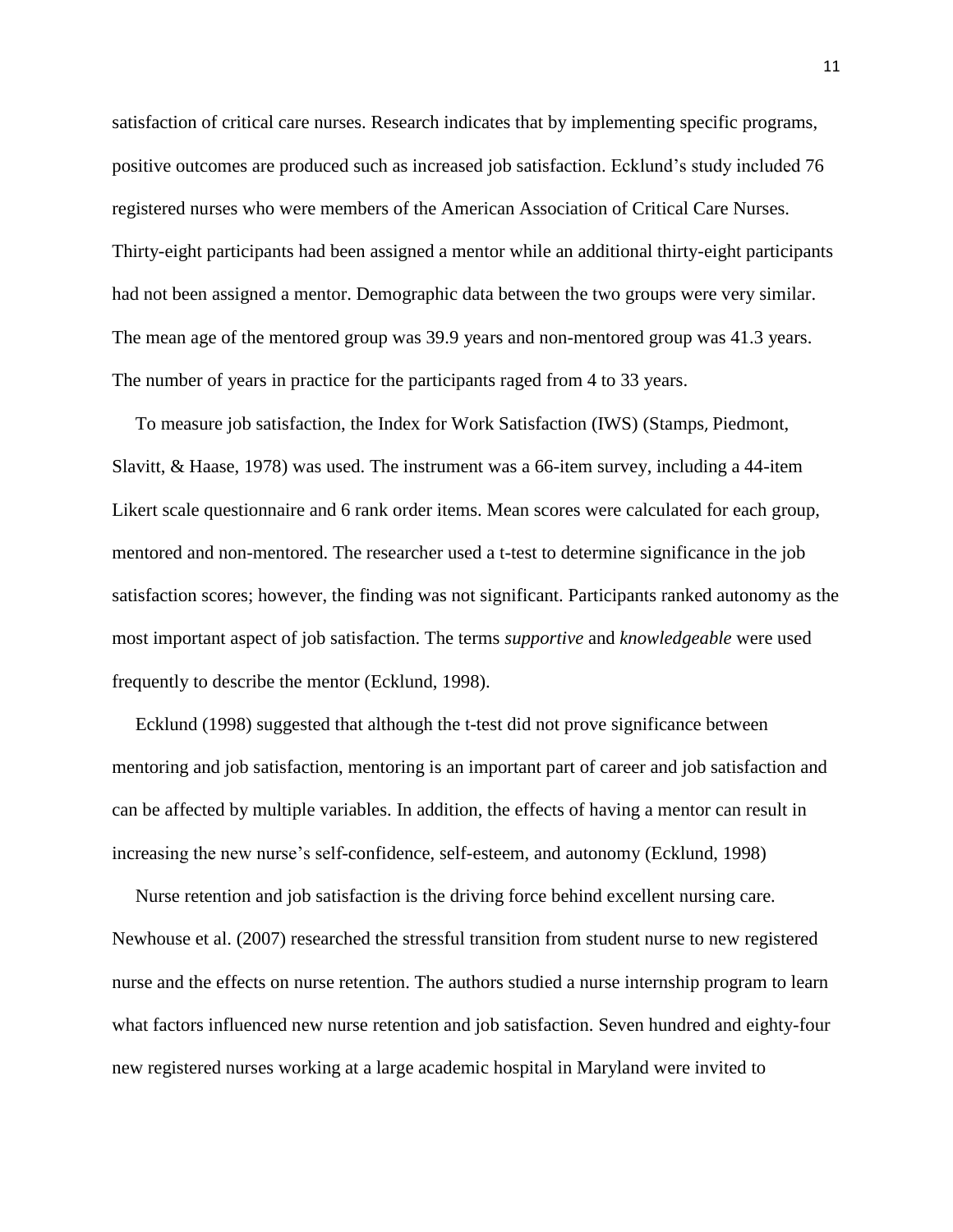participate in the study. To meet inclusion criteria, participants had less than one year of professional nursing experience and had participated in the nurse internship program. Five hundred and twenty new registered nurses served as the final study sample. The nurses completed the questionnaire at different intervals, one during and one after completion of the internship program.

 The Organizational Commitment Questionnaire (OCQ) (Mowday, Steers, & Porter, 1979) was used to measure the strength of which an individual identifies with or is involved in an organization. There were 15 questions based on a 7-point Likert scale. The questions addressed were: (a) acceptance of the organizational goals and values; (b) willingness to exert effort for the organizations; and (c) a desire to maintain membership. The Modified Hagerty-Patusky Sense of Belonging Instrument (1995), a 32-item questionnaire was used to measure valued involvement and fit, and antecedents of a sense of belonging on a 4-point Likert scale, addressing the domains of psychological experience and antecedents. The Anticipated Turnover Scale (Hinshaw & Atwood, 1982) was a 12-item survey questionnaire based on a 7-point Likert scale to measure perception of the possibility of voluntarily terminating the position. Reliability and validity were acceptable.

 Results of the study indicated that the baseline nurses were more likely to leave the organization than nurses who participated in the internship program. It was reported that the longer the nurses remained in the organization, the sense of belonging increased. The authors concluded that new nurses participating in the internship program experienced higher retention supporting the value of a comprehensive program for new nurses, improving nurse retention, and decreasing new nurse intent to leave the organization at six months (Newhouse et al., 2007).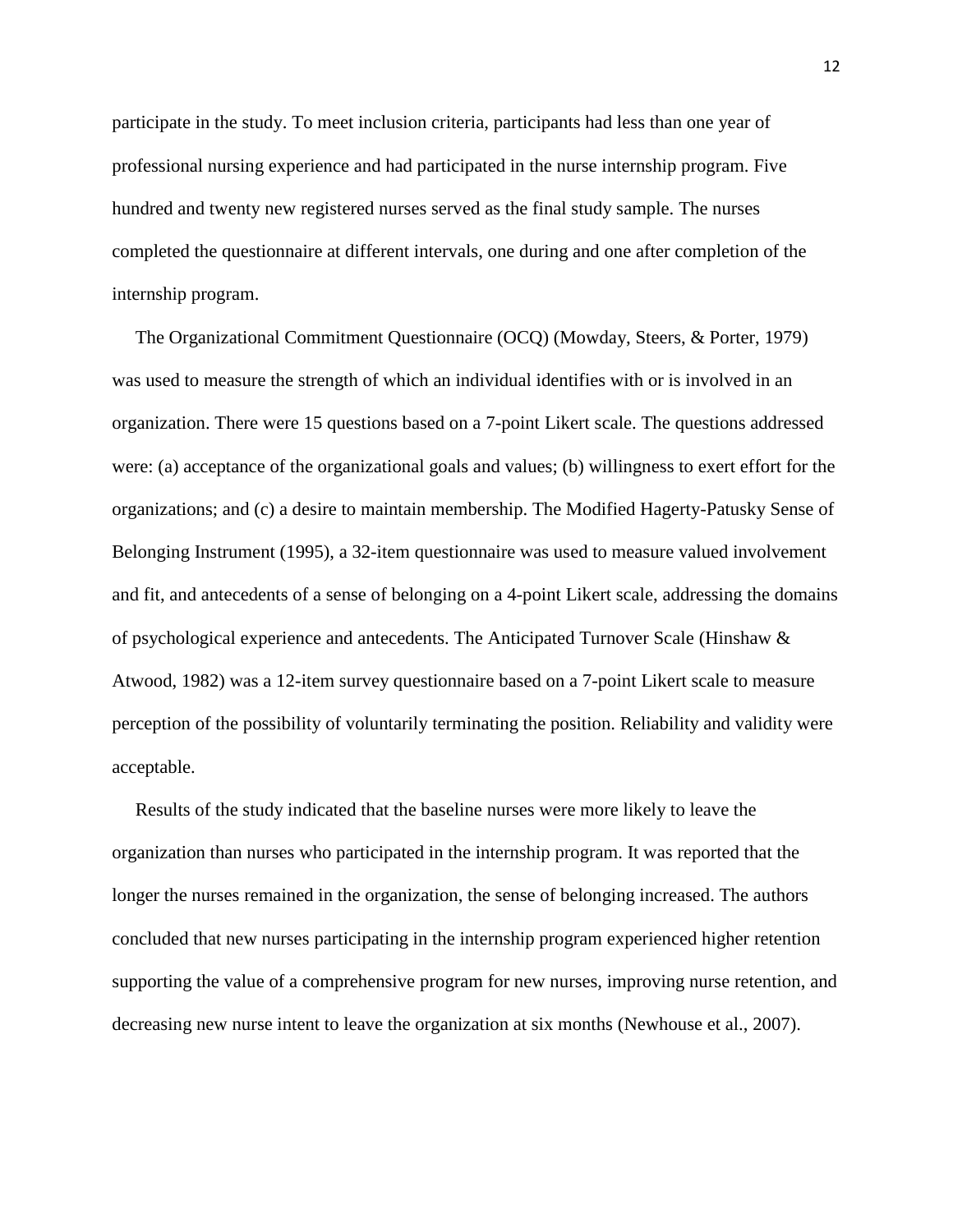New nurses are entering the workforce from a wide range of educational and generational backgrounds. The nurses are also emerging into a challenging and sometimes stressful workplace with nursing shortages and high acuity patients. A secret to a successful organization and successful growth of a novice nurse may be recruitment and retention. Scott et al. (2008) conducted a study to investigate the influence of: (a) anticipatory and organizational socialization variables on the job and career satisfaction; (b) intent to leave the current position; (c) turnover; and (d) intent to leave the nursing profession. The North Carolina Center for Nursing contributed to data collection by allowing the authors a random sampling from the new nurse database. To meet inclusion criteria participants had to be actively employed and newly licensed by the North Carolina Board of Nursing for a period of six months to two years.

 The sample included 329 nurses who were given a seven-item survey measuring job and career satisfaction. The reliability and validity were proven satisfactory from a previous study. The authors included twelve variables collected from the survey: (a) age; (b) race; (c) marital status; (d) education; (e) quantity of orientation (number of weeks); (f) quality of orientation (met needs or did not meet needs); (g) frequency of staffing shortages; (h) level of job satisfaction; (i) intent to leave current position; (j) intent to leave nursing; and (k) turnover (Scott et al., 2008).

 The results indicated that most participants received orientation to the first job (94.8%), 54.1% were dissatisfied with the current job, 55% had already left the first job, but 70.8% were satisfied with the career choice as a registered nurse. The study findings indicated that 58.7% of the participants believed that orientation did not meet personal needs. The authors point out that the higher the nurse turnover the more likely that new nurses experienced two weeks less of orientation then cohorts. In summary, the authors conclude that the best predictor of career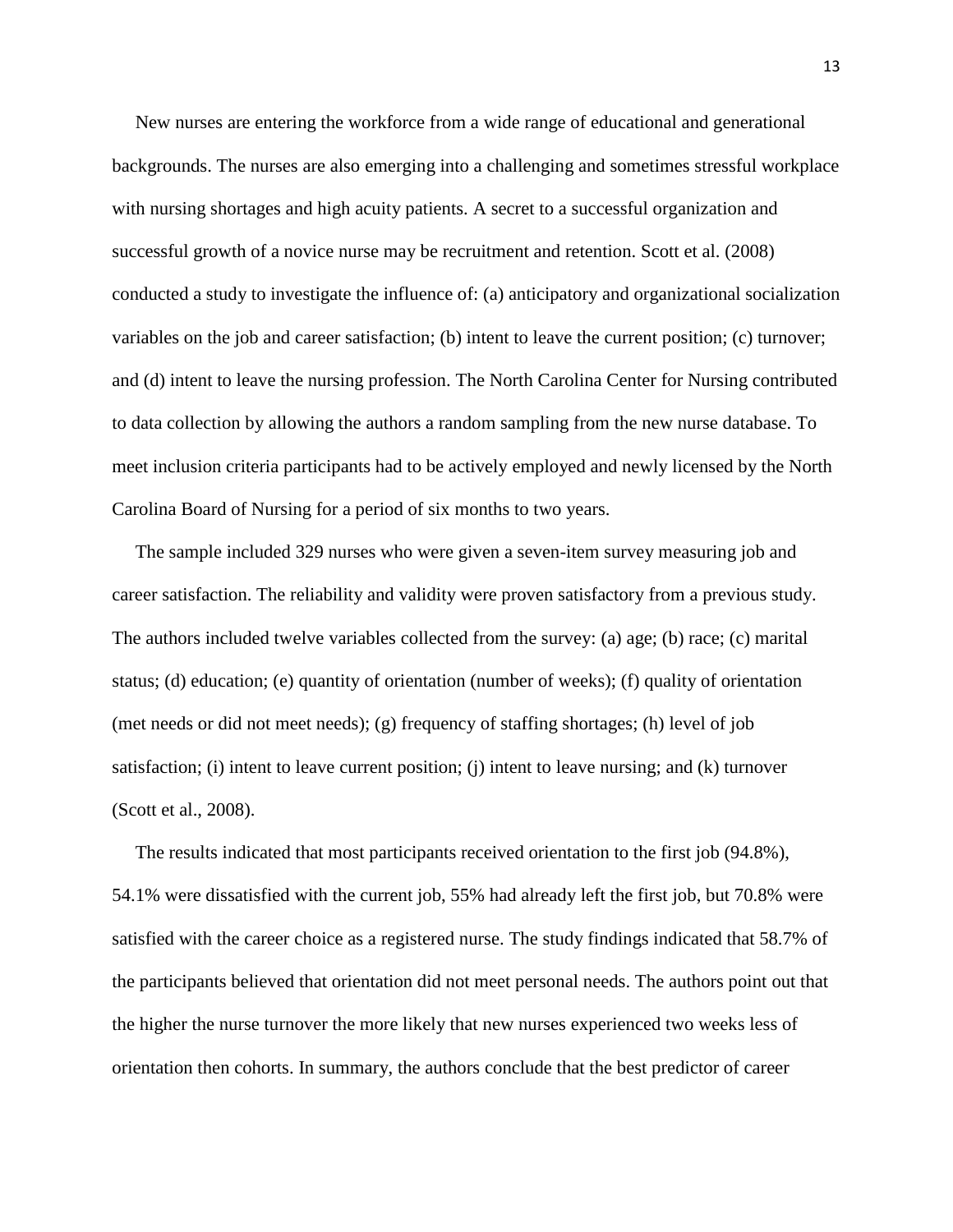satisfaction was educational preparation and job satisfaction. The critical role of proper orientation in the first job post-graduation may be a key strategy to job satisfaction and nurse retention. Most new nurses believed a longer orientation that met all needs aided in the transition from student to professional nurse (Scott et al., 2008).

The current nursing shortage has impacted most organizations (Halfer et al., 2008). "Baby Boomers are beginning to retire which in turn has increased nurse shortages across the nation" (p. 243). Organizations have strived to recruit and retain nurses to increase nurse, to patient ratios, and decrease expenses. Halfer et al. (2008) conducted a study on the job satisfaction and retention rates of new registered nurses after the implementation of a pediatric nurse internship program. The researchers investigated four questions: (a) Does the Pediatric RN Internship Program improve nurse perceptions of the work experience and job satisfaction? (b) Are perceptions confounded by birth generation or shift schedules? (c) Is the pattern of longitudinal job satisfaction consistent over time after the implementation of a Pediatric RN Internship Program? and (d) What is the impact of the Pediatric RN Internship Program on 1-year employment retention rates?

 The study was conducted at an urban, Midwestern, Magnet-designated pediatric medical center. The medical center implemented a Pediatric RN Internship Program in 2003 to mentor and retain new registered nurses during the transition period. The sample consisted of 296 new registered nurses (84 in the pre-implementation group and 212 in the post-implementation group). The researchers developed a job satisfaction instrument, which included demographic questions, a 21-item Likert type scale questionnaire, and four open-ended questions. The instrument reliability was met. The job satisfaction questionnaire was mailed at 3, 6, 12, and 18 months. There was a 79% (234) response rate (Halfer et al., 2008).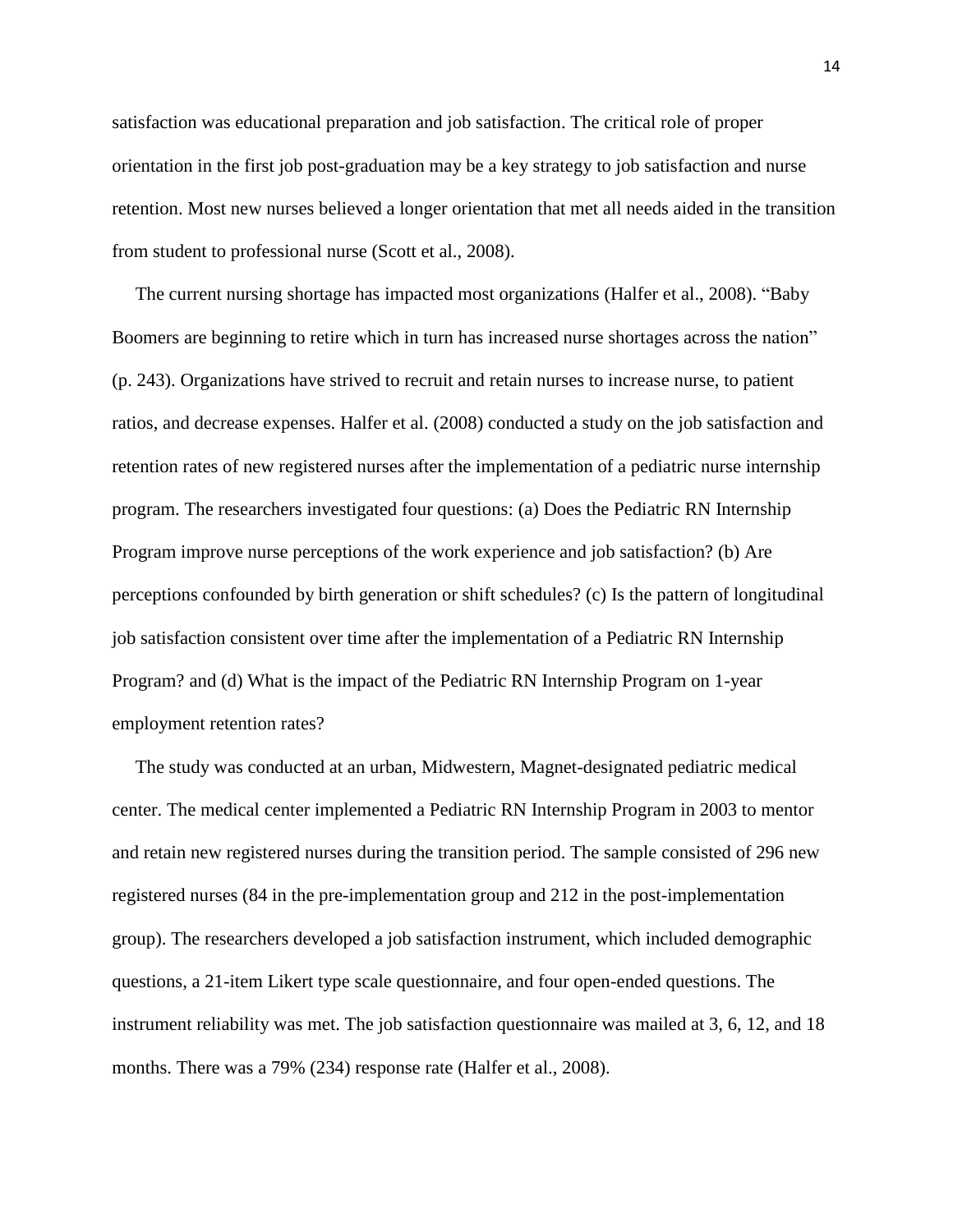The findings of the study included greater job satisfaction in the new nurses who completed the internship program  $(p=0.046)$ ; no real significant findings based on generational differences; and a decrease in nurse turnover from 20% in the pre-internship group to 12% in the postinternship group. The study also showed that working the night shift did aide in nurses being able to identify resources ( $p=0.002$ ); having the information for job performance ( $p=0.04$ ); and the ability to manage the demands of the job ( $p=0.04$ ). Additional findings include greater satisfaction in professional development opportunities (p=0.08) and a lack of satisfaction with staffing decisions (p=0.07) (Halfer et al., 2008).

 Halfer et al. (2008) concluded that by lowering turnover rates from (20% to 12%) organizations may avoid increased costs in orientation, training, and recruitment. This study demonstrates the positive effects of a mentoring program for new registered nurses as a way to increase job satisfaction and improve nurse retention. Research has shown that mentoring programs have a role in new nurse job satisfaction, but may not play the only role. Mentoring programs may be a great asset to an organization, but with any program there are challenges. *Transitional Experiences: Challenges and Support*

 Mentoring programs provide novice nurses guidance during the role transition into the nursing profession. The current economic problems and health care issues are making it difficult to retain excellent nurses. Mentoring provides an avenue for new nurses to become excellent care providers and co-workers while developing loyalty to the organization through job satisfaction.

 Hurley and Snowden (2008) completed a study to look at the barriers in the mentor-mentee relationship. In order to have a successful mentorship program that leads to great recruitment and retention, the mentor-mentee relationships must be fulfilling. Based on this premise, the researchers studied the perceived barriers to the nurse having multiple roles such as mentor,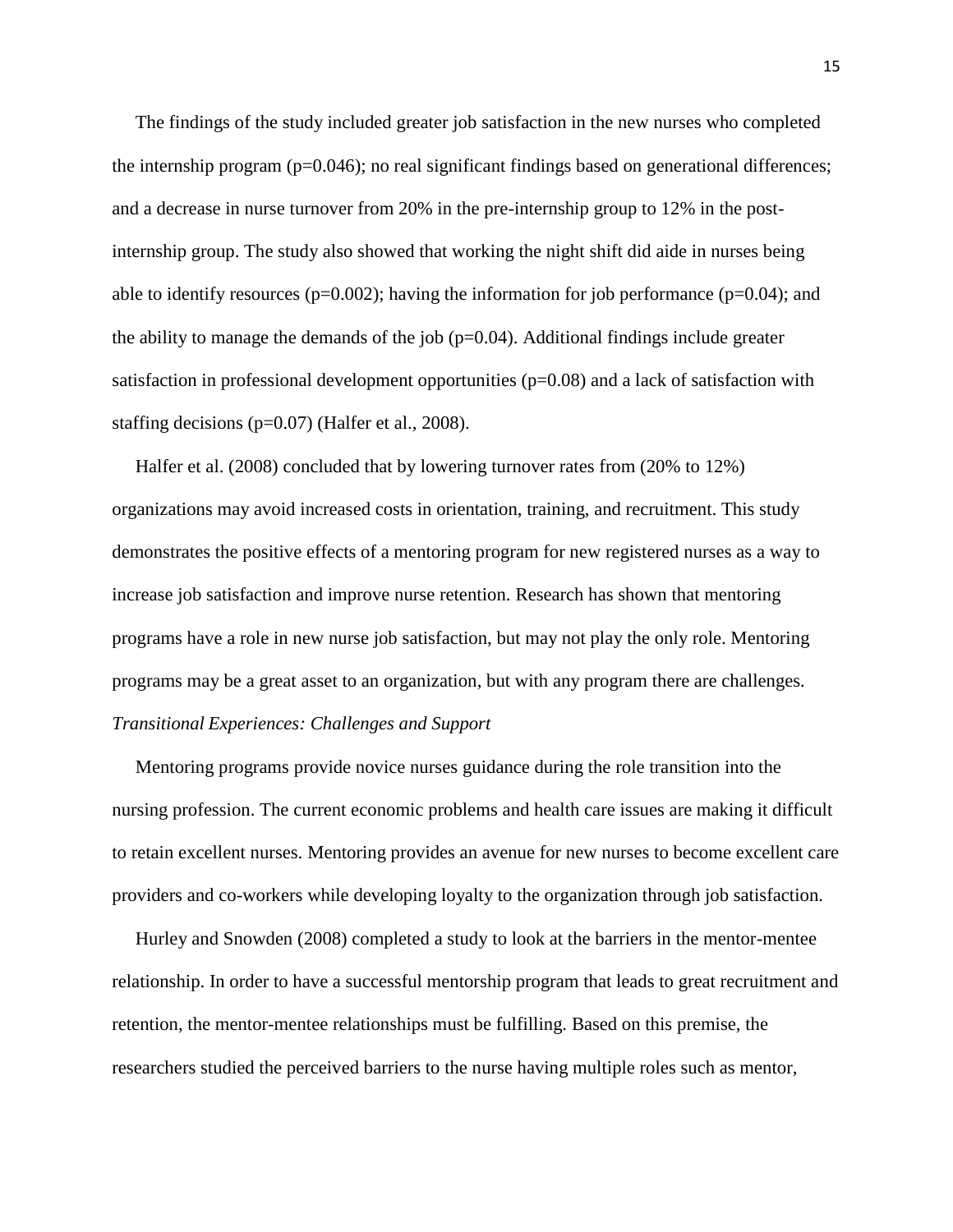supervisor, and facilitator. There were 118 nurses participating in the study. The Likert-type questionnaire response rate was  $34\%$  (n=47). The participants also had the opportunity to add personal comments for each question. Simple descriptive statistics were used for the scaled answers and thematic analysis for the free text entries was used to analyze the responses.

 The following questions were asked: (a) What type of nurse do you consider to be a learner? (b) How many learners have you supervised? (c) Indicate willingness to supervise learners at work; and (d) Indicate which of the following are common barriers to effect this supervision. Based on the findings, the researchers developed themes for the perception of barriers to mentoring and supervision of nurses. The themes correlated with the past research findings (Hurley & Snowden, 2008).

 The following are the findings from the study, by question. Question 1: What types of staff do you consider to be a "learner"? Responses were: all staff =74%, all nursing staff =32%, anyone currently studying =7%. Question 2: How many learners have you supervised or assessed in the last six months? Answers ranged from 0 to 20 with one person responding that they had contributed to all staff members learning at some part in time. Nurses were asked to indicate willingness to supervise learners at work. The mean willingness score was 8.7 on a 0 to 10 scale, 10 being very willing. The last question was a list of potential barriers and respondents were to select which barriers they believed applied. The top five results were: (a) lack of time, 31%; (b) lack of familiarity with programs, 23%; (c) lack of familiarity with documentation, 21%; (d) lack of opportunity to update ones own knowledge of supervision and assessment, 19%; and (e) lack of training in supervision and assessment, 13% (Hurley & Snowden, 2008).

 The researchers found that increasing the number of available mentors for new nurses as well as giving the mentors adequate training to enable the new nurses to do the job well benefited the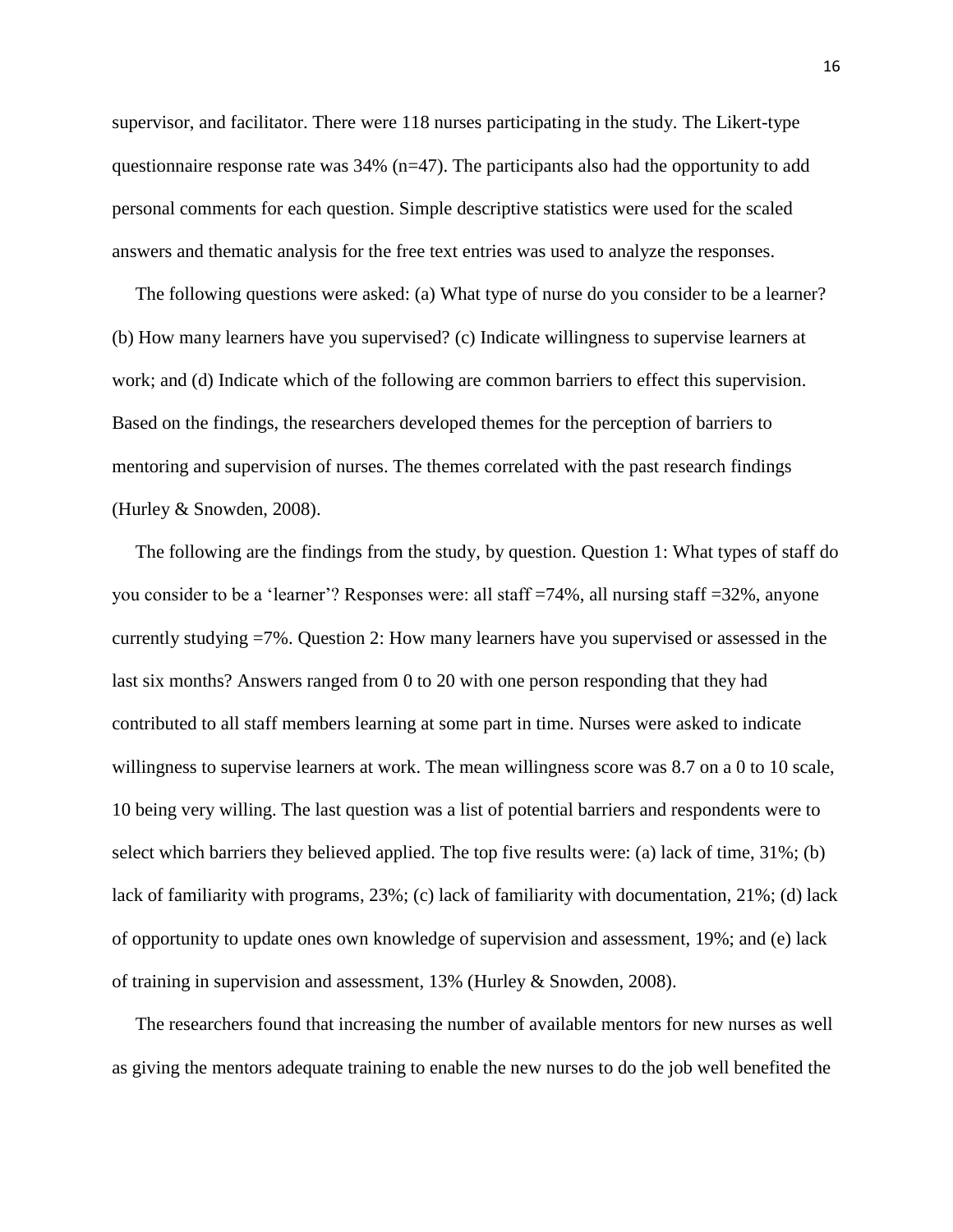mentoring program. They also suggested that "mentoring should be placed on regular meeting agendas of senior nurses and administrators to aide in supporting the mentoring program" (Hurley & Snowden, 2008, p. 272). Having available mentors for every new nurse can be a challenge, especially with the current nursing shortage. Putting the mentoring program at the forefront of senior administrators" thoughts and actions may increase awareness and proactive behaviors towards a mentoring program.

 Emergency nursing can be very stressful and challenging. "The multifaceted and dynamic environment of emergency care may be positive factors when attracting new registered nurses to an emergency department setting" (Patterson et al., 2010, p. 203) Patterson et al. sought to learn how new nurses perceive orientation in emergency nursing environments. The study was conducted at Crozer Keystone Health System (CKHS) in Pennsylvania. Administrators at Crozer Keystone Health Systems implemented a 6-month orientation program titled Emergency Department Fellowship Program (EDFP) consisting of didactic instruction, simulation lab experience, and clinical setting practices in several different critical care areas (Patterson et al.).

 The sample of 15 women and three men had a mean age of 32 years. Inclusion criteria included: (a) a cumulative grade point average of 3.0 or higher; (b) positive recommendations from a nurse manager and two nursing faculty members; (c) an interview with a CKHS clinical educator, nurse manager, and emergency staff nurse; (d) a 200-word essay describing the applicant"s reasons for choosing emergency; (e) evidence of nursing leadership activities in school; and (f) previous related health care work experience (Patterson et al., 2010).

The researchers addressed the question: What are graduate nurses' perceptions of the orientation program and emergency nursing during both the early months of training and at the end of a 6-month comprehensive, structured orientation program? Data was collected in the third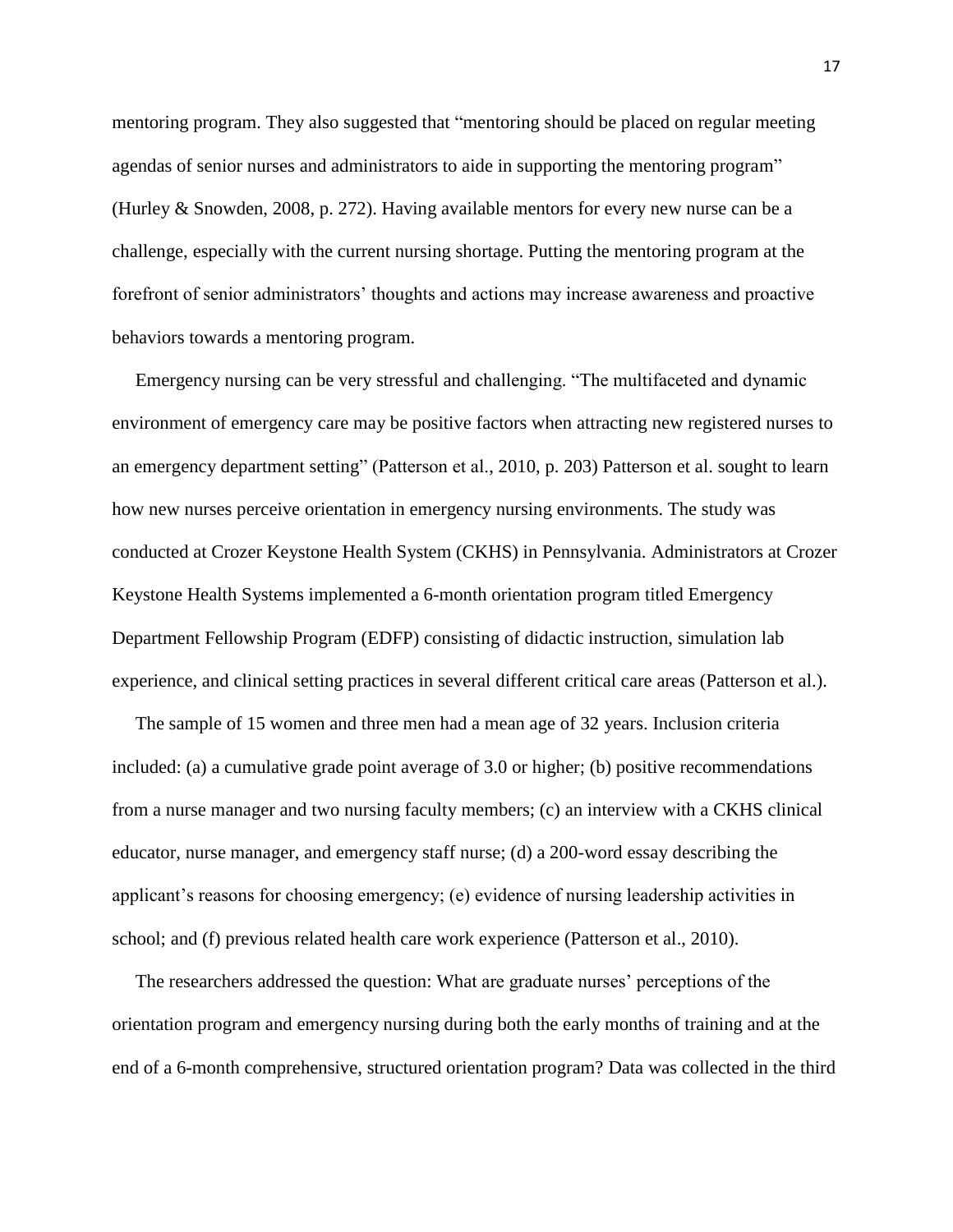month and sixth month of orientation via personal interviews with a single investigator. The interviews were audio recorded and transcribed verbatim. The investigator asked questions to: (a) illicit the participants" perceptions about concerns as a new registered nurse; (b) perceptions of being an emergency nurse; (c) strengths and limitations of the EDFP; and (d) recommendations for future programs (Patterson et al., 2010).

 During the last week of orientation, the participants completed a 49-item survey using a variety of questions such as forced-choice, open-ended, and a Likert scale, adapted from Bowles & Candela"s Survey of Nurses" Perception of First Job Experience. Bowles & Candela (2005) reported this instrument as being valid and reliable. The results of the study concluded that the value of a structured, comprehensive orientation program was of great value to new registered nurses in the emergency medicine setting. The authors recognized that a variety of learning strategies such as simulation labs, clinical scenarios, and didactic instruction allowed the new nurse a variety of avenues to understand complex clinical situations. Two years after completion of the program over half of the participants remained employed in the emergency department (Patterson et al., 2010). The results of this study indicated that new nurses are staying at the bedside and giving direct patient care because of a mentoring program.

 Direct patient care in nursing can be challenging. Nursing contains many roles such as advocating for the patients" needs, coordinating care with other professionals, educating patients and families, and communicating effectively. To do this successfully, a nurse must be effective and efficient.

 Komaratat & Oumtanee (2009) conducted a study in 2005 that studied the abilities of novice nurses and concluded that new nurses were: (a) unable to manage complicated cases; (b) unable to manage emergency situations; and (c) unable to collaborate with co-workers, patients and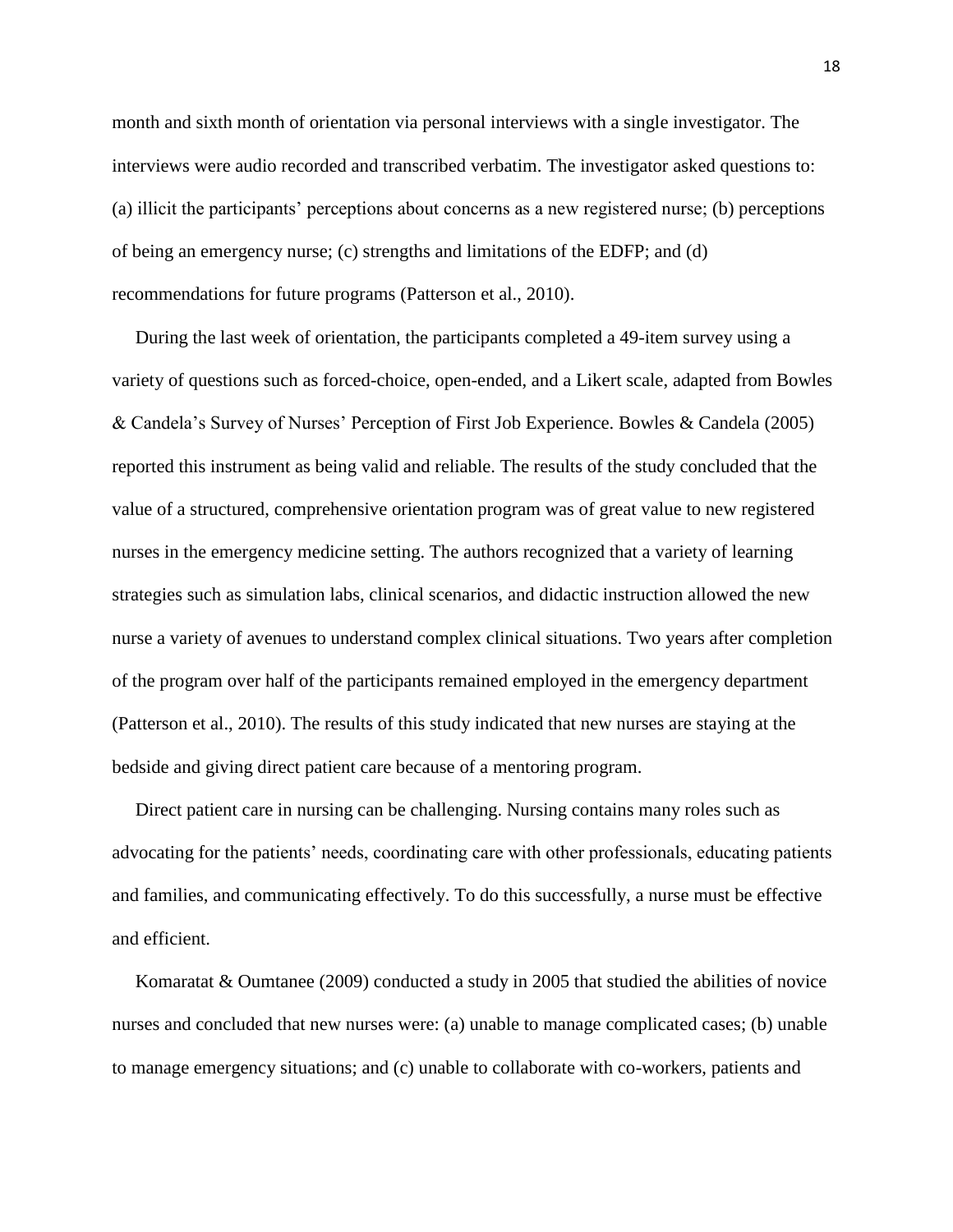families. The purpose of this present study was to examine a mentorship model for the new nurse.

 The researchers based their model off a mentoring practice concept by Morton-Cooper (2000) in which specific mentor roles such as: (a) advisor; (b) coach; (c) counselor; (d) guide; (e) role model; (f) sponsor; (g) teacher; and (h) resource facilitator. The model also included three phases of mentoring: (a) initiation; (b) working phase; and (c) the termination phase. The study measured the competency of new nurses before the experiment (Time 1), one month later (Time 2), and after the mentorship was complete (Time 3). Time 1 and Time 2 were used as baseline competency scores (Komaratat & Oumtanee, 2009).

 The sample size included 19 new registered nurses. The researchers selected nurses for the mentoring role who had: (a) three years of experience; (b) interest in the program; (c) good decision-making competency; (d) good clinical skills; and (e) good communication skills. The nineteen qualified nurses were each assigned one mentee. The mentors were educated on: (a) mentoring; (b) roles; (c) adult learning; (d) decision-making; and (e) problem resolution. The researchers evaluated the competency of the new nurses twice before they started the program. Each week the mentee evaluated their mentor to determine if the mentors were performing required duties (Komaratat & Oumtanee, 2009).

 Data was analyzed using the Wilcoxon signed ranks test. It was useful in comparing baseline data of the new nurse before and after the mentorship. The results showed that the competency of the new nurse did not change significantly during Time 1 and Time 2, ( $p=.05$  and  $z=.1.155$ ). The nurse competency from Time 1 to Time 3 (post-experiment) rose significantly from a mean of 3.00 and a quartile deviation of .08 to a mean of 4.10 and quartile deviation of .12,  $(z = -3.831)$  (Komaratat & Oumtanee, 2009).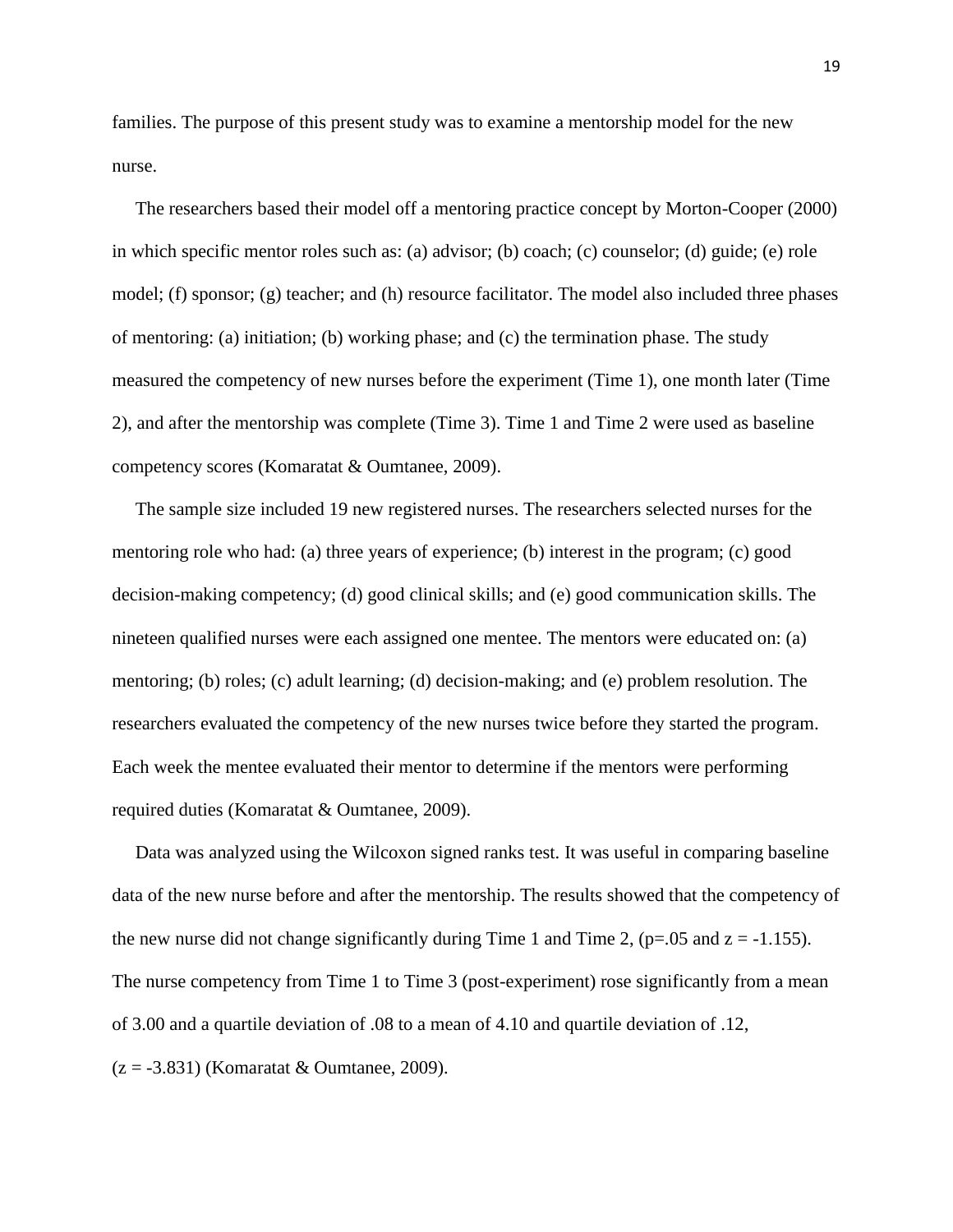Komaratat and Oumtanee (2009) expressed the importance of educating the mentor on various topics to ensure proper duty fulfillment. The results showed that the new nurse"s competency increased due to the mentor educating the new nurse on skills such as how to: (a) work with others; (b) coordinate care; (c) critically think; (d) communicate effectively; and (e) educate patients. The researchers suggested self-evaluations for determining if the mentor program is working for the new nurses and to use as follow up with mentors and their various roles. Despite numerous challenges that arise with mentoring programs, organizations have seemed to manage these distractions and run successful mentoring programs for their new nurses.

### *Mentoring Programs*

Mentoring programs are developed to facilitate a new nurse"s transition to professional practice. Mentoring has a vital role in new nurse orientation. Undergraduate nursing students are often placed with a mentor in the clinical environment. Mentoring provides an additional resource for nursing students in the clinical setting.

 Chow & Suen (2001) studied the roles and responsibilities of mentors from the students" perspective. The investigation included: (a) assisting; (b) befriending; (c) guiding; (d) advising; and (e) counseling of mentors. The participants were Chinese undergraduate nursing students who had participated in a mentoring relationship for at least four months. Participation in the study was voluntary. The final sample size was  $40\%$  (n=22) of the eligible population. The participants were interviewed to illicit the perceptions of the role of a mentor. Interviews were audio recorded. Transcriptions were typed verbatim in the Chinese native language.

 A qualitative approach was used for data collection by grouping participant statements into similar categories. Findings from the study indicated that assisting was the most important role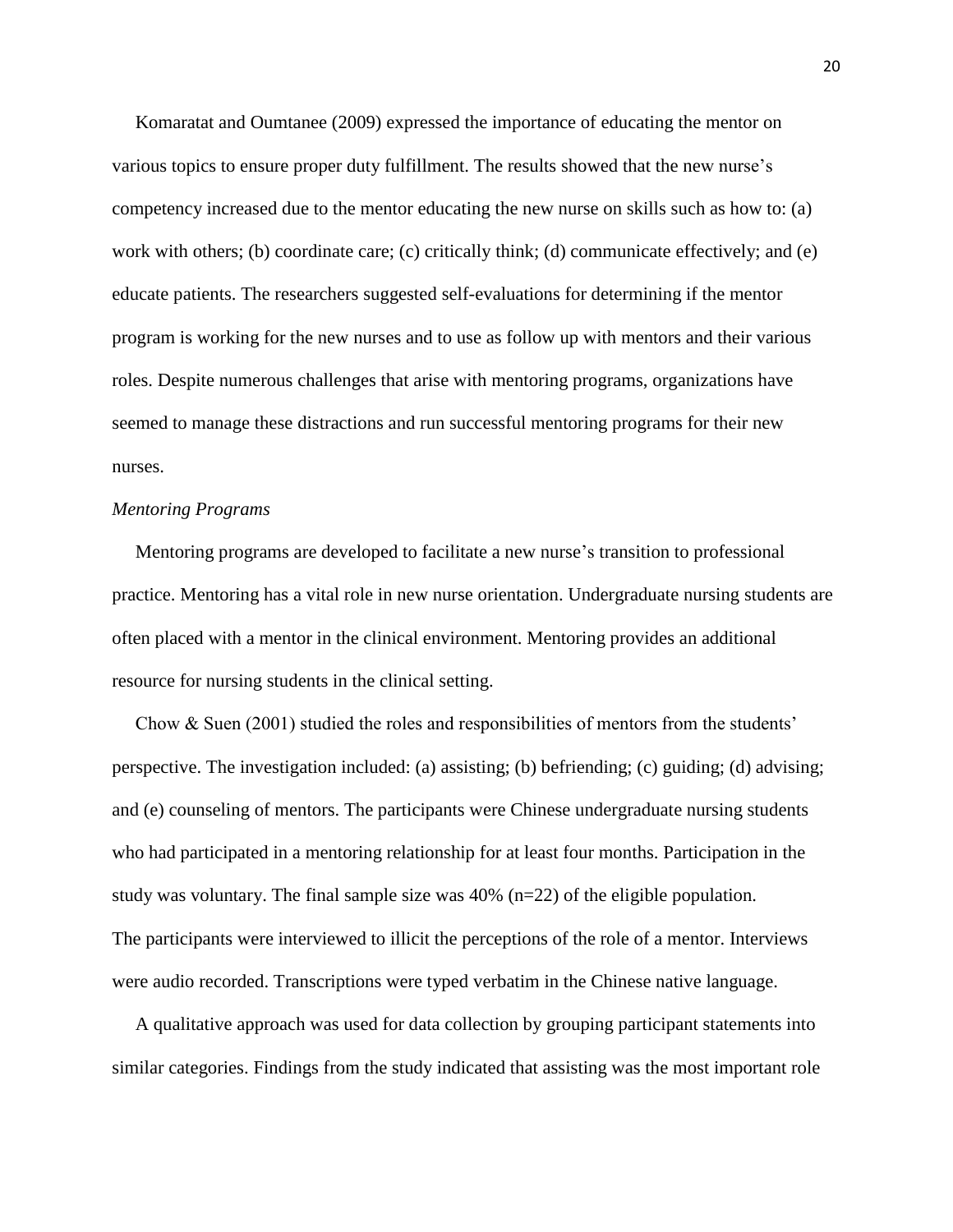for a mentor. Such activities included organizing learning opportunities and facilitating learning in the clinical setting. Perceptions of the participants were that the clinical mentors were better at fulfilling this role than academic faculty. The clinical mentors were better able to use lecture material and incorporate this learning at the bedside. The second most important role of a mentor was guiding and advising the student. Activities included were: (a) giving advice; (b) developing future roles as a nurse; (c) evaluating; and (d) providing feedback. All participants agreed that this role was better when accomplished individually (Chow & Suen, 2001).

 Surprisingly, most participants believed that their mentor was very befriending or that the role was as important as assisting, guiding, and advising. The participants had anticipated that their role on the unit was to function similar to a paid employee. Many participants perceived that they were treated more like guests than a peer. Participants also believed a positive open-ended and supportive relationship with their mentor existed (Chow & Suen, 2001).

 The least important role of the mentor identified was the counseling role. Participants thought it would be helpful if the mentors took more of a counseling role especially in stressful situations. Actions such as sharing personal experiences and showing concern were also listed as responsibilities of the counseling role (Chow & Suen, 2001).

 Transition from student nurse to registered nurse can be challenging. Mentors help to create a stable relationship for a new nurse. New nurses should discuss their perceptions with mentors to improve the nurse mentor relationship and to ensure adequate orientation.

 The orientation process is of concern for many nurse educators. The education and training of new nurses may be the key to improving staffing issues. The New York University Hospitals Center (NYUHC) recognized the need and implemented a nurse residency program for new registered nurses within the organization. The first year of employment at NYUHC is considered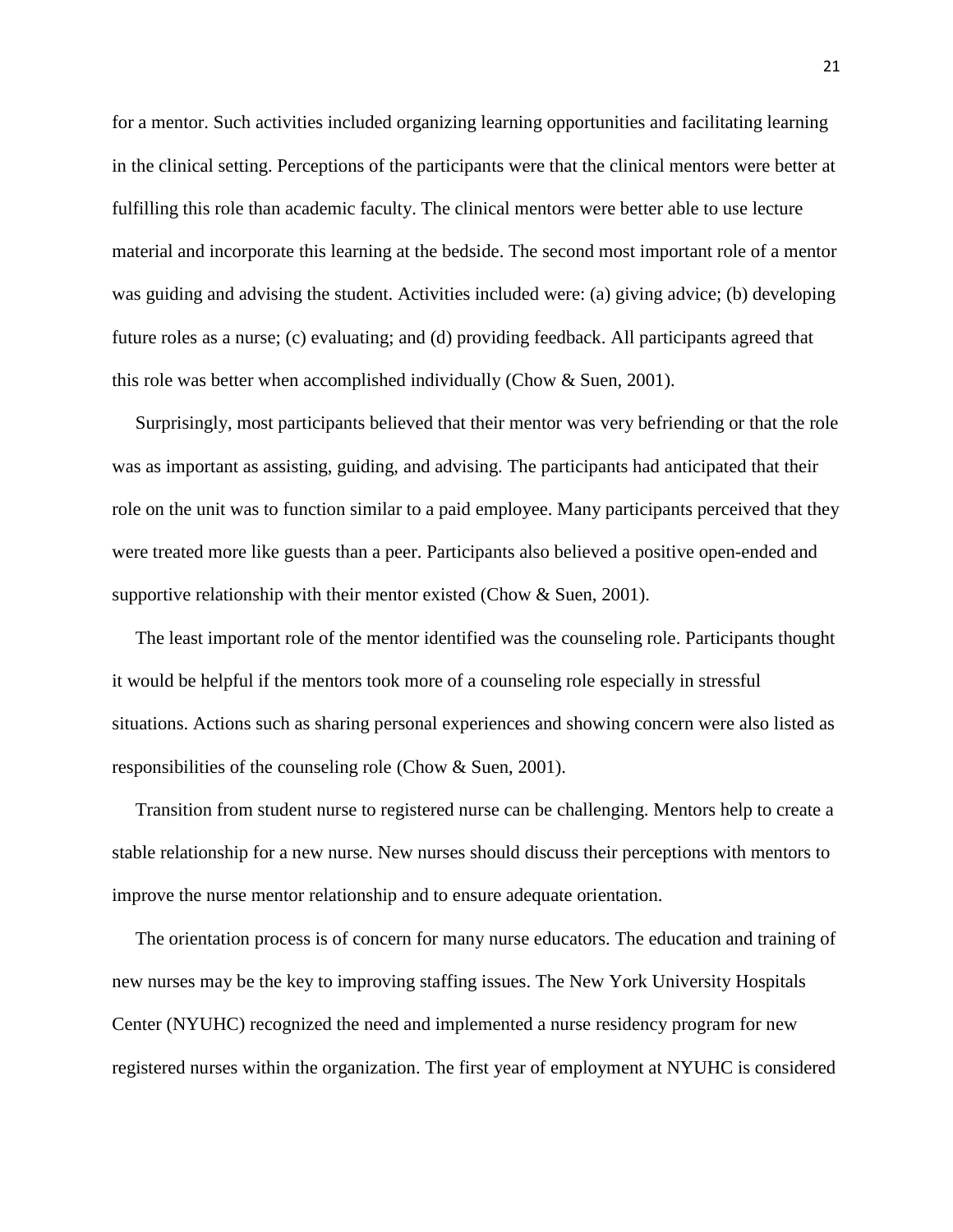to be the residency program. Starting in 1997 all new nurse employees whom had recently graduated from a baccalaureate program were considered part of the residency program. Rosenfeld et al. (2004) wanted to evaluate the effectiveness of the residency program at NYUHC since implementation based on the participants" perspectives (Rosenfeld et al., 2004).

 A survey was designed and used by the researchers of the study to illicit information such as strengths and weaknesses of the residency program. The survey included: (a) rating elements of the program; (b) suggesting program changes; (c) identifying program benefits; (d) retaining nurses; (e) exiting NYUHC nurses; and (f) identifying reasons for leaving. Survey questions were both open-and close-ended using a 5-point Likert type scale. The survey was initially used for a pilot group of 5 nurses to ensure that the questions were clear and that it was easy to complete (Rosenfeld et al.).

 The surveys were sent to 442 nurses who had completed the residency program. The residency program was a year in duration. The researchers sent surveys to anyone who had participated in the residency program from 1996-2001. The final sample consisted of 112 (36%) new registered nurses. The researchers noted that this was a less than desirable return rate and that it could have created some data biases. The authors did uncover that the 1-year nurse resident retention rate was 76%, but a 6-year nurse resident retention rate was 16%. A limitation to the study was that researchers were unable to obtain information about nurses who had left NYUHC (Rosenfeld et al., 2004).

 New nurses believed that the independent work they did as a nurse on the unit was the most valuable during the orientation, with parties and recognition being the least valuable experience. The nurses overwhelmingly (89%) said they would recommend the residency program. The data also showed that nurses with shorter tenure (less than 44 months) valued different elements than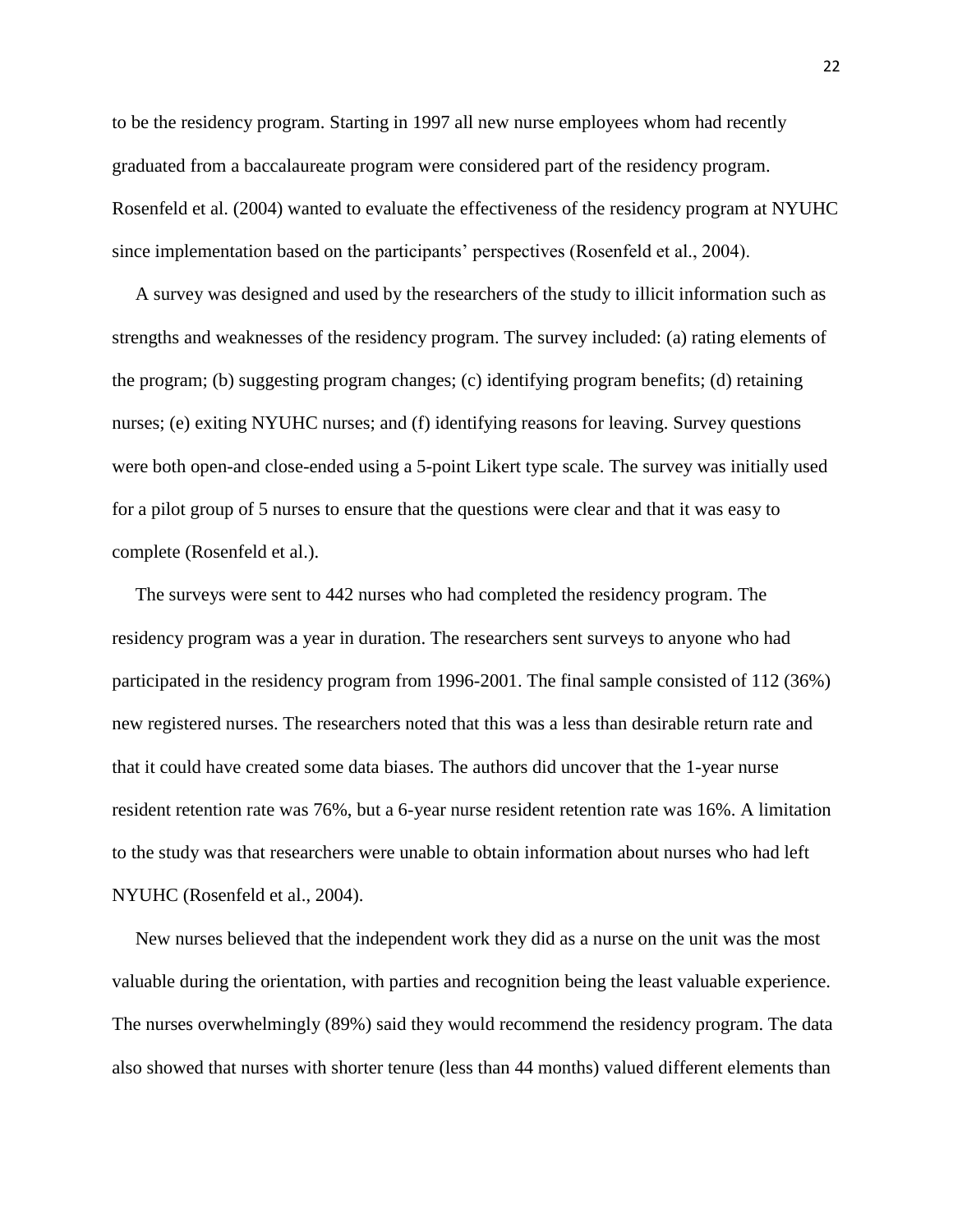nurses with longer tenure. The long term employees liked the off unit days, parties and recognition, and the short term employees thought access to leadership, classroom days, supportive relationships and interaction with peers and senior staff were more valuable. In summary, the researchers suggested that, overall, the combination of one-to-one mentoring and opportunities for continued clinical and professional education benefited the new nurses. Access to clinical and managerial leaders provides a meaningful environment in which new nurses can progress from novice to expert. A successful mentorship program is indicated as a great way to increase job satisfaction and retain nurses for the organization (Rosenfeld et al., 2004).

 The statement "nurses eat their young" is a widely known cliché often describing the feelings of new nurses during the transition experience (Latham et al., 2008, p. 27). The lack of unification and acceptance of new nurses can lead to decreased job satisfaction and increased turnover for new nurses. Latham et al. created a mentoring program for staff nurses in hopes of improving the workplace environment and increasing job satisfaction, while recruiting and retaining new nurses. The title of the program was Nurses Supporting Nurses. Participants came from two hospitals, similar in bed capacity but different in one being not-for-profit, the other a teaching medical center. Each nurse participant was given a secure web page to develop a professional biography. The mentors were also asked to videotape themselves answering what they liked most about nursing and what their vision of nursing was for the next five years.

 The nurses met in what they referred to as "speed-meetings" where for two minutes the mentees had time with each mentor to meet and share information. Mentees were given access to a secured website to read other biographies and watch the videos of other mentors. The new nurses submitted the top three choices of mentors to the steering committee and the committee then matched new nurses with mentors. The groups had two educational sessions where they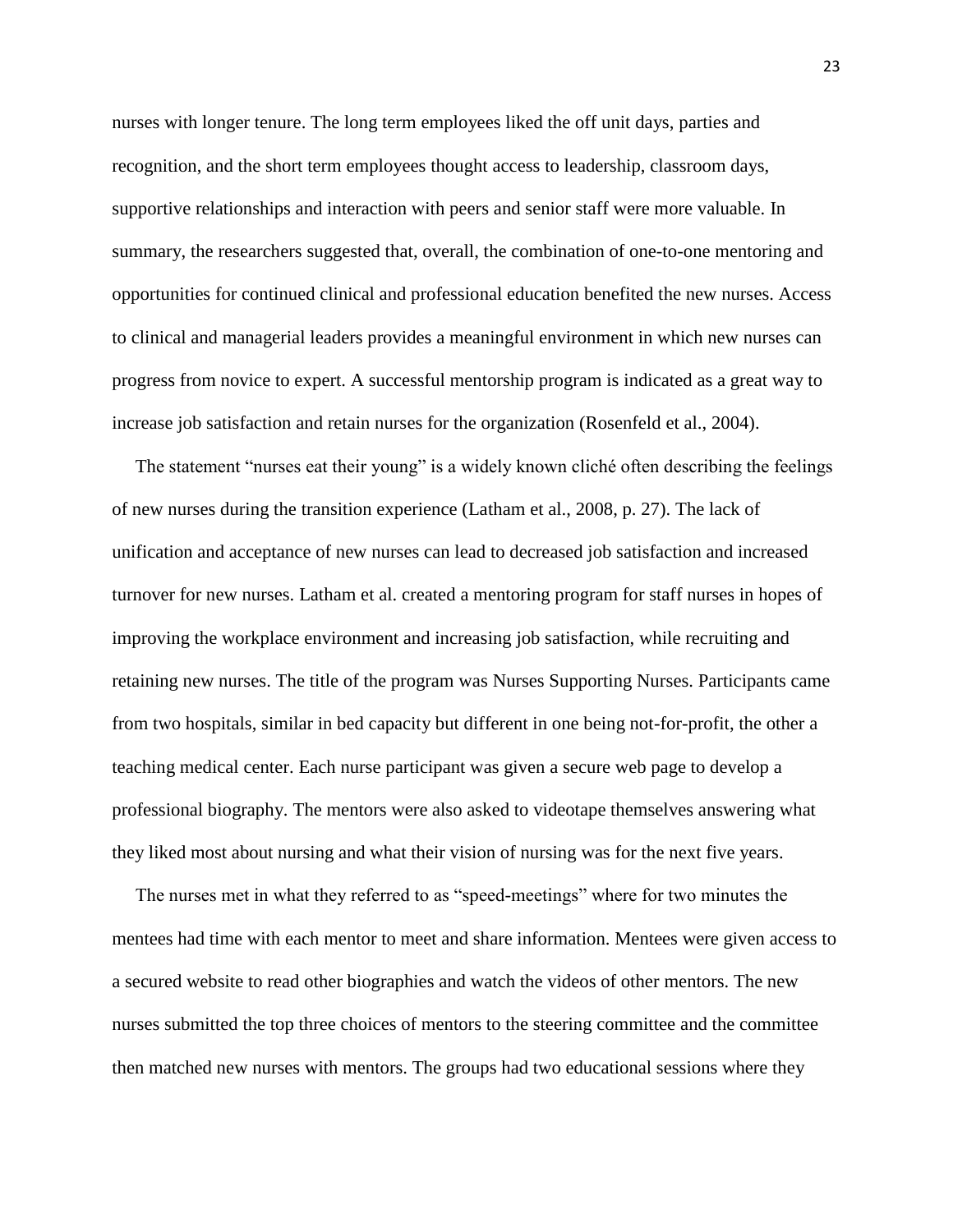learned about: (a) projects and the value of mentoring; (b) the value of positive work environments; (c) compared mentoring vs. precepting; (d) discussed cultural competence; (e) developed written goals for the partnership; (f) discovered learning styles and personality traits; and (g) explored team building, communication, time management and conflict resolution (Latham et al., 2008).

 The steering committee collected data on personality traits and learning styles. Baseline data was collected on: (a) RN perceptions of occupational stress; (b) the professional practice environment; (c) personal and organizational cultural competence; and (d) self-assessment of Magnet characteristics. Additional outcomes that were monitored included: (a) nurse satisfaction; (b) vacancy and turnover rates; (c) mentor reports of mentoring skills sets and mentee outcomes; and (d) mentor perspectives of the projects impact on the hospital (Latham et al., 2008).

 The sample consisted of 92 mentor-mentee teams comprised of a total of 171 RNs (95 mentees and 76 mentors) between the two hospitals. The personality and learning styles were used for self-reflection and improvement of future communication. Personal and hospital level cultural competence indicated that most nurses believed they and the hospital they worked in were culturally competent. One finding was that most nurses wanted more influence over working conditions; this was affirmed at the governance board meeting. Overall, there were improvements in hospital-wide data of patient and nurse satisfaction, nurse vacancy and retention rates, and patient safety data relating to falls and pressure ulcer prevention and proper use of restraints (Latham et al., 2008). It is unknown if the results were improved solely by the mentorship program.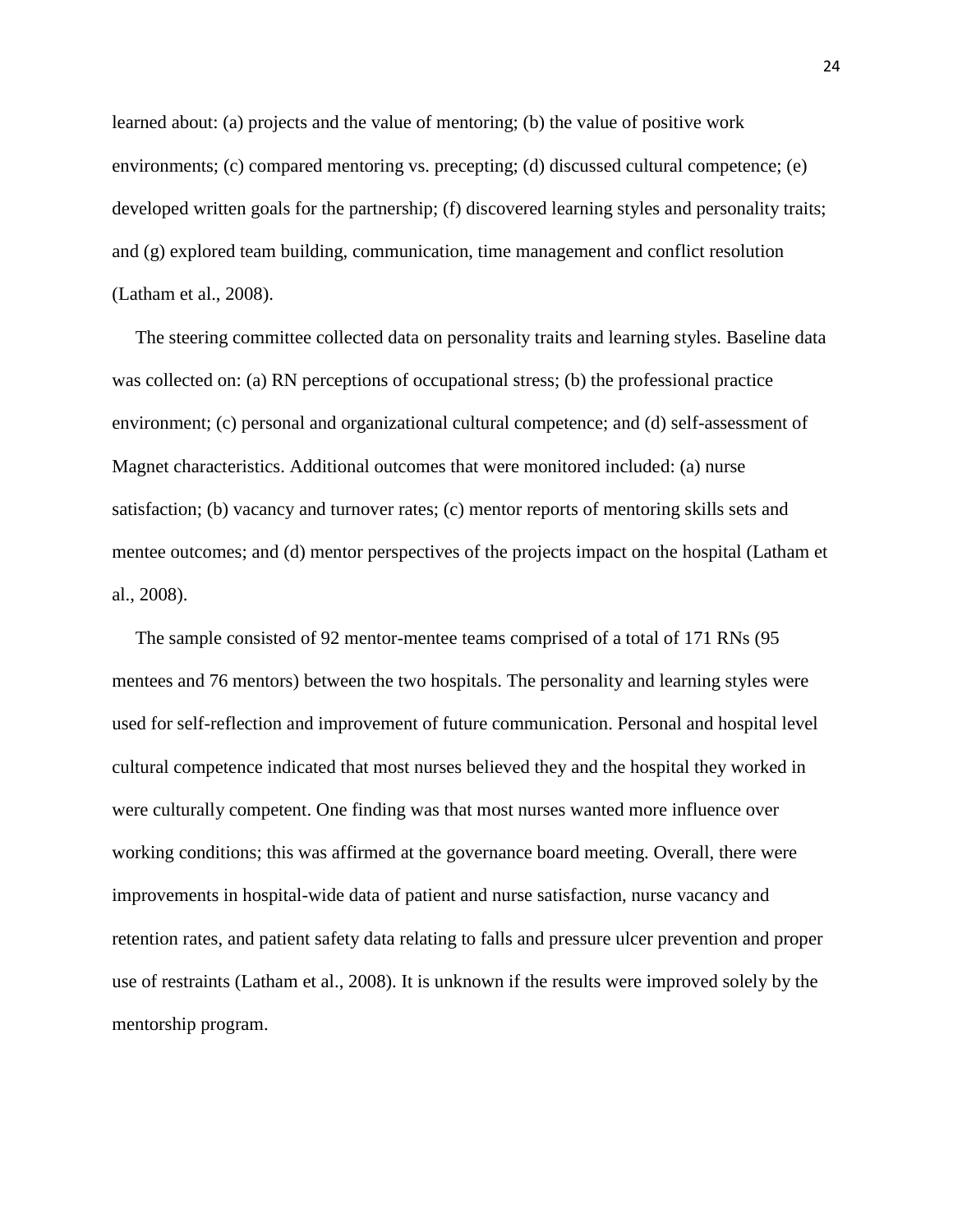The mentors indicated that not only did they have the mentee assigned in the program but also had 4-6 other informal mentees in the organization. The mentors were able to help retain 24 nurses at a cost savings of \$2.5 million dollars using a \$100,000 per RN replacement charge. The researchers suggested that institutions use a comprehensive approach to mentoring, striving to be supportive leaders at the bedside (Latham et al., 2008). Many bedside nurses have talents that go unused. If organizations created more bedside leaders that were supportive of new nurses there might not be such the "nurses eat their young" mentality. If this mentality is suppressed, perhaps nurses would stay in their jobs longer and the nursing shortage would not be so profound.

 The nursing shortage is impacting health care institutions across the country, affecting the long-term job retention of new registered nurses. The result is fewer nurses to care for patients and increased cost for organizations recruiting nurses. The California Nurse Mentor Project by Mills and Mullins (2008) was a three-year pilot program that was easily reproducible. Mentoring programs are very popular but the sustainability is usually lacking. A reproducible mentoring program would allow other organizations to improve quality care and nurse retention with a proven plan of success.

 The mentoring project was implemented in four organizations in California. The sample consisted of 450 RNs participating over a three-year period. The mentors were required to complete a 16-hour certification program and a six-hour session on cultural awareness and management of the mentor/mentee process. An outside agency was hired to evaluate the mentoring program. The evaluation focused on examination of the program model to: (a) identify what worked well; (b) what could be improved; (c) the effect of the mentorship experience on job satisfaction; (d) professional confidence; and (e) cost effectiveness (Mills & Mullins, 2008).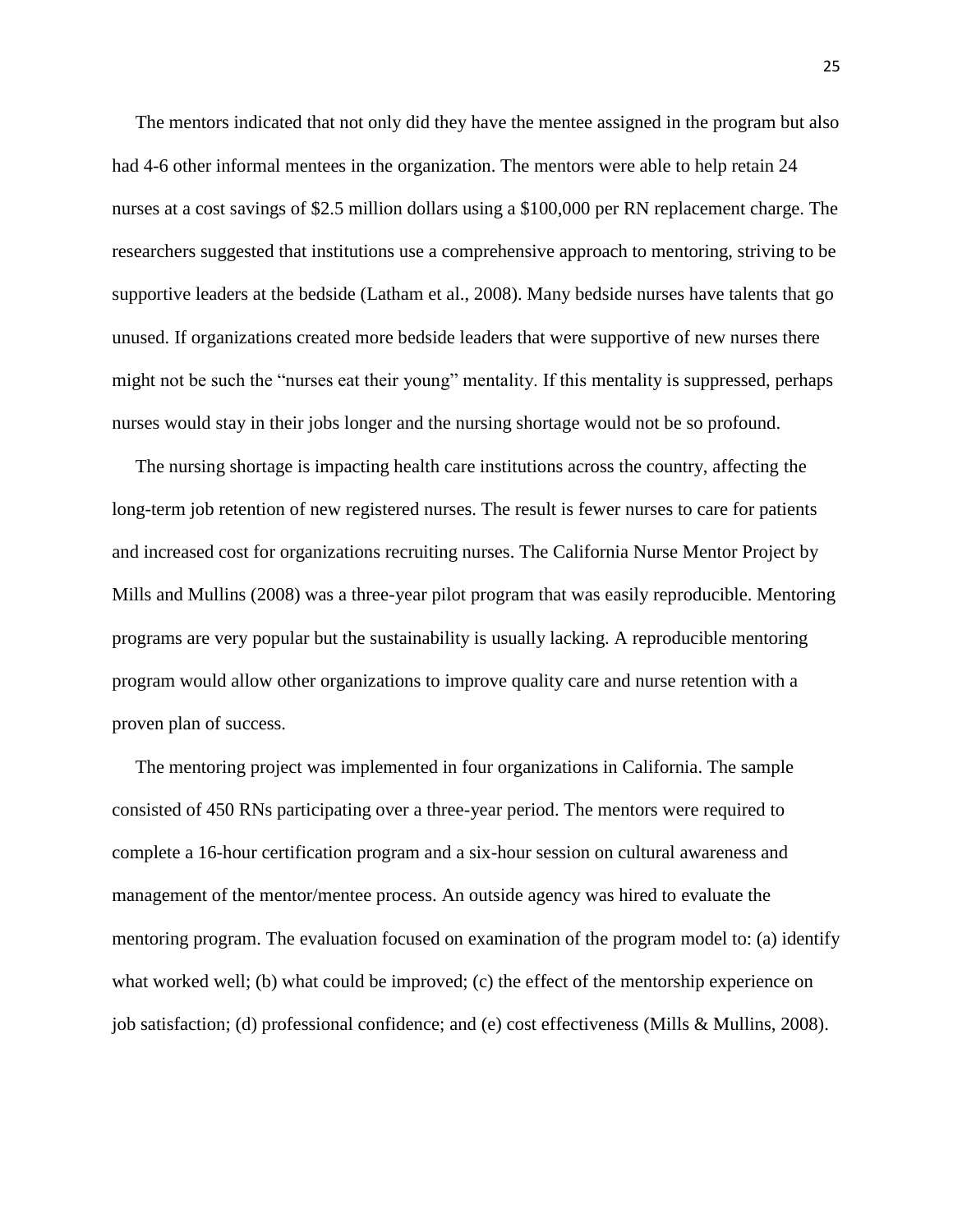Based on the evaluations, the researchers made suggestions in five categories: (a) program model; (b) effect of the program on nurse attrition; (c) cost effectiveness; (d) job satisfaction and professional confidence; and (e) cultural competency. Under the program model, the researchers discuss the use of: (a) a signed memo of understanding, clarifying the commitment and expectations; (b) mentor clarification training; (c) the role of the lead mentor employed by the organization to lead the program; (d) mentor-mentee matching based on similarities; (e) periodic meetings for the group and a binder with all the paperwork needed; (f) empowering the staff as owners of the program; (g) a marketing plan for the organization; and (h) administration for oversight of the program (Mills & Mullins, 2008).

 One of the most significant impacts of the program was the retention of new nurses. The turnover rate for nurses not in the mentoring program was 23%, versus a turnover rate of 8% of nurses involved in the program. The researchers estimated that a program serving 60 mentees a year for three years results in an anticipated decreased in turnover by 50% per year at an annual cost savings of \$612,000 to \$2 million. The participants reported significant changes in several areas such as: (a) sense of achievement; (b) perceived appreciation and respect from others; (c) autonomy; (d) relationships with colleagues; and (e) sense of fulfillment. An additional category discussed was cultural competence. The mentors indicated that participating in the mentoring program and training aided in the ability to be culturally sensitive in patient and peer relations. This training and experience was then passed on to mentees (Mills & Mullins, 2008).

 The California Nurse Mentor Project was successful in providing other organizations a blueprint for developing and implementing a mentoring program. Considering the researchers suggestions, other organizations would have a good start to a sustainable plan.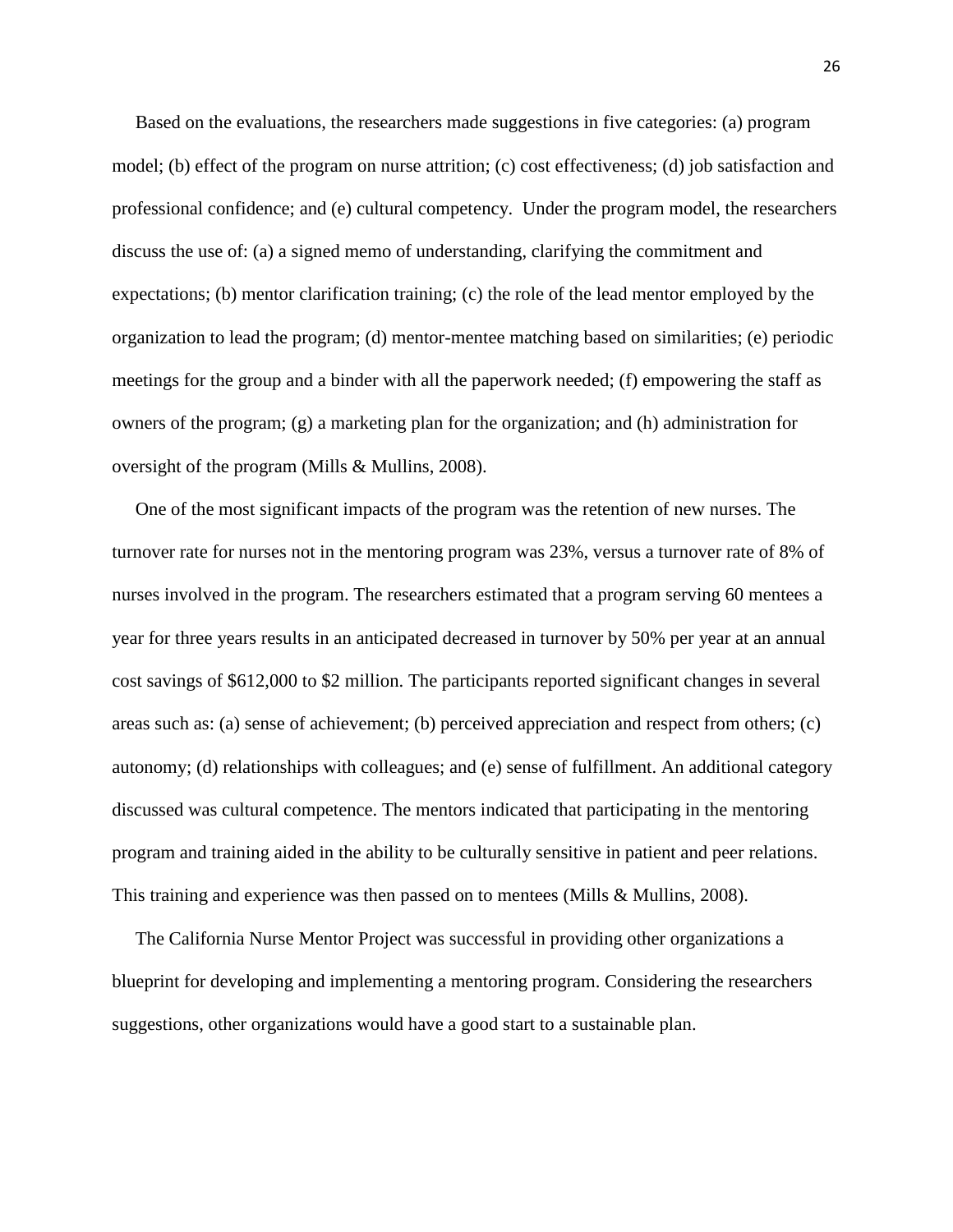#### *Summary*

 Research suggested that mentoring programs increased job satisfaction and decreased nurse turnover rates. The purpose of the 2007 study by Newhouse et al. was to examine the stressful transition from student nurse to new registered nurse and the impact on nurse retention. The study findings indicated that nurse turnover was decreased if the nurse had participated in the mentoring program and remained in the organization longer than those who did not participate in the mentoring program. The authors concluded that participating in the internship program had higher nurse retention supporting the value of a comprehensive mentoring program for new nurses.

 Mentoring programs are one of the most effective ways to increase job satisfaction and nurse retention. Most organizations struggle with the implementation of such programs. Rosenfeld et al. (2004) evaluated the participants" perspectives of the effectiveness of the residency program at NYUHC since implementation. The researchers suggest that one-to-one mentoring and opportunities for continued education benefited the new nurses. Mentoring programs, like many other programs, have challenges and barriers to success. Having enough willing staff to participate as mentors in the program could deter the program altogether. Funding is always a barrier to any program in any company. Hurley and Snowden (2008) studied the barriers of mentoring programs. The top five barriers that they found were: (a) lack of time; (b) lack of familiarity with programs; (c) lack of familiarity with documentation; (d) lack of opportunity to updates one"s own knowledge of supervision and assessment; and (e) lack of training in supervision and assessment (2008).

 Mentoring programs have shown to increase job satisfaction, new nurse recruitment, and retention. The programs have saved organizations money and time by being able to retain the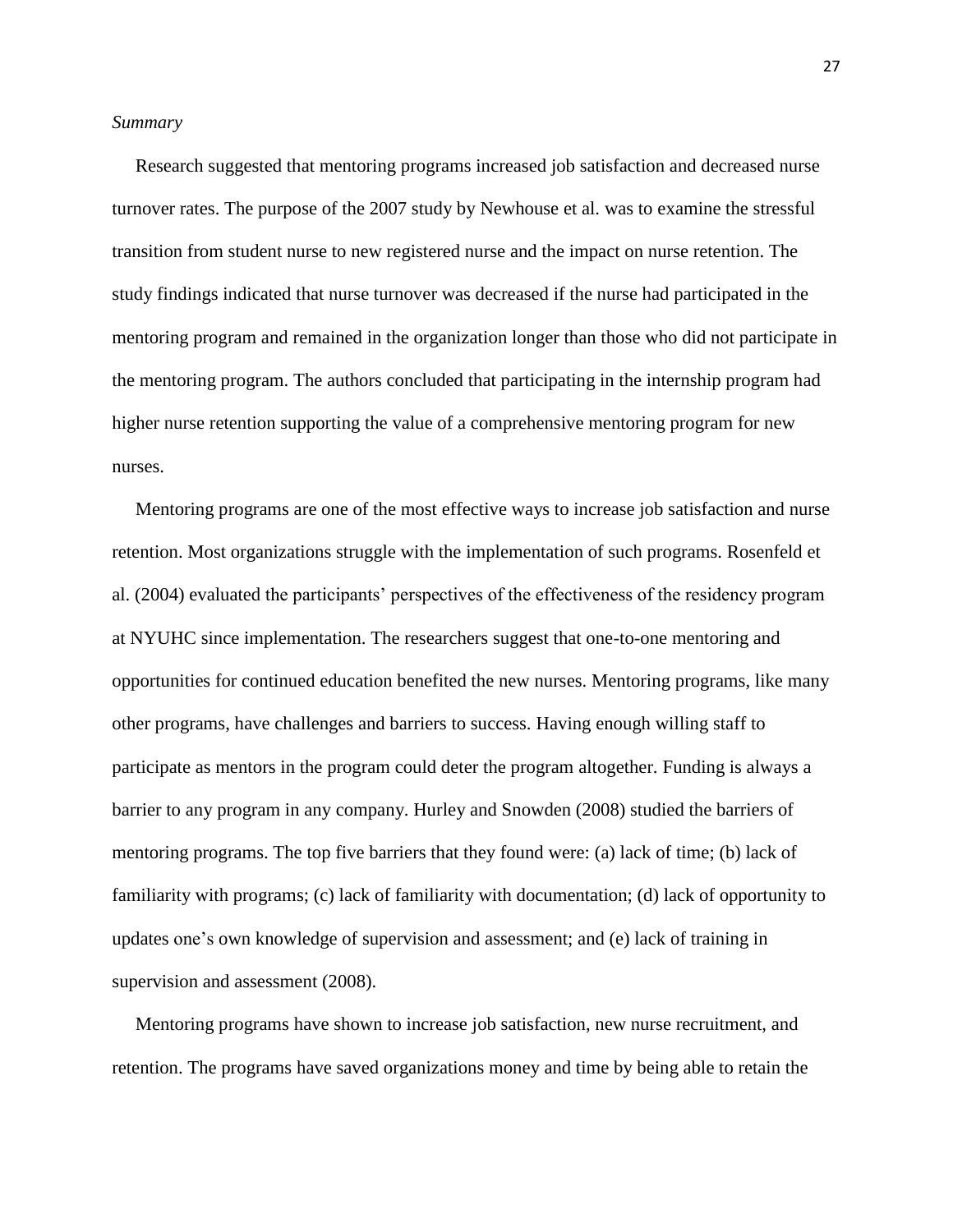new nurse hires. There has been numerous research studies done on mentoring programs in various settings, but current literature lacks research of mentoring programs in the critical care areas of acute care hospitals.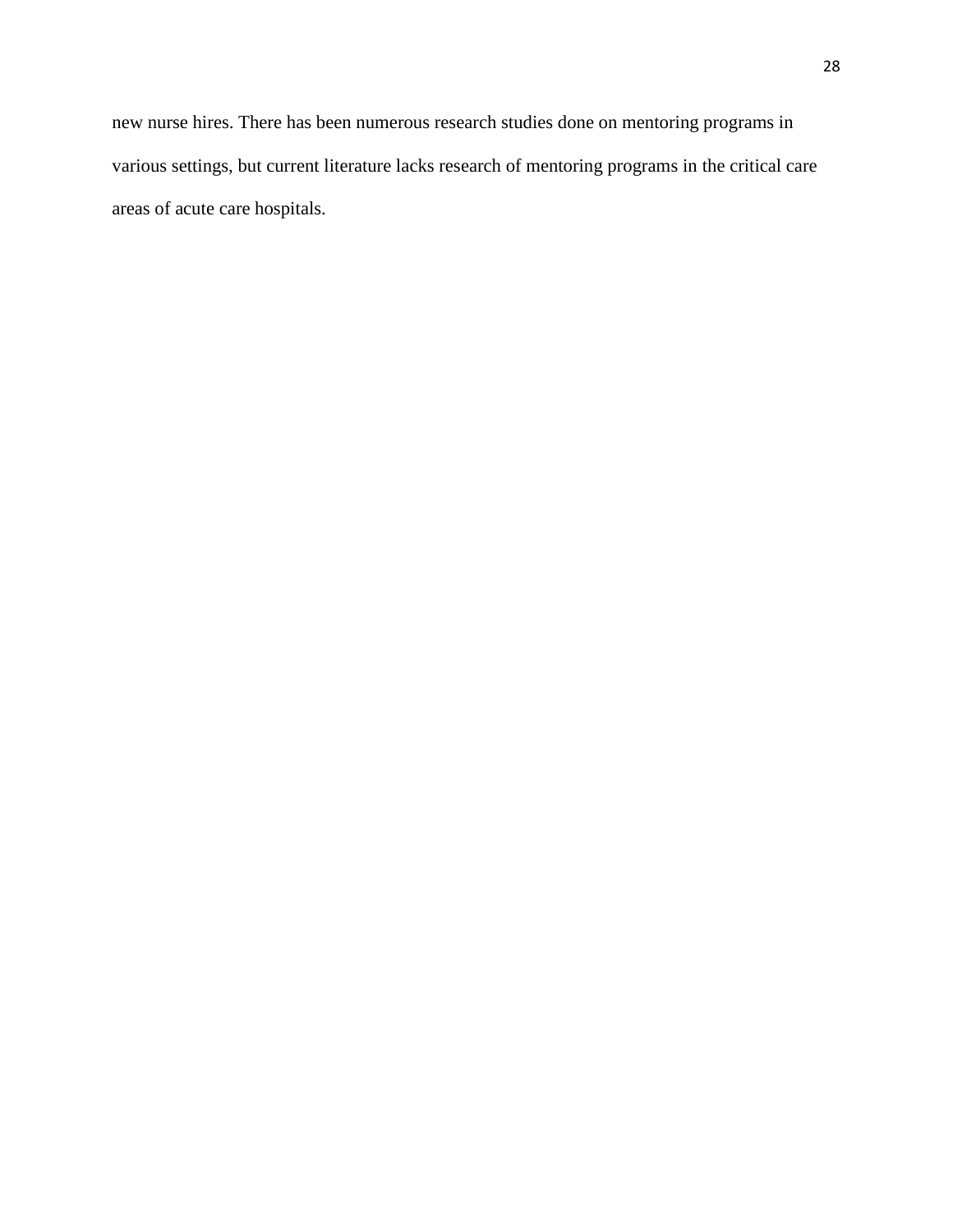# Chapter III

# *Methodology*

# *Introduction*

 The transition experience for new registered nurses may be challenging, stressful, and uncertain. During orientation, the new nurse establishes a sense of loyalty and commitment to the organization (Newhouse et al., 2007). Mentoring programs have shown to increase loyalty which in return increases new nurse retention and job satisfaction (Newhouse et al.). Recently there has been research conducted on the effectiveness of new nurse mentoring programs to recruit, retain and improve job satisfaction (Mills & Mullins, 2008; Newhouse et al.; Patterson et al., 2010). However, there is still a lack of research on mentoring programs in the critical care setting. This study is a replication of Jakubik's (2008) study, and focuses on the new nurse's perspective of their mentoring experience. This chapter contains a description of the methods and procedures for the study.

## *Research Question*

1.What are the relationships among quality, quantity, and type of mentoring and mentoring benefits for critical care nurses?

# *Population, Sample, and Setting*

The study population is estimated to be 200 new registered nurses with 1-3 years of registered nurse work experience and currently or previously in a mentoring relationship. Membership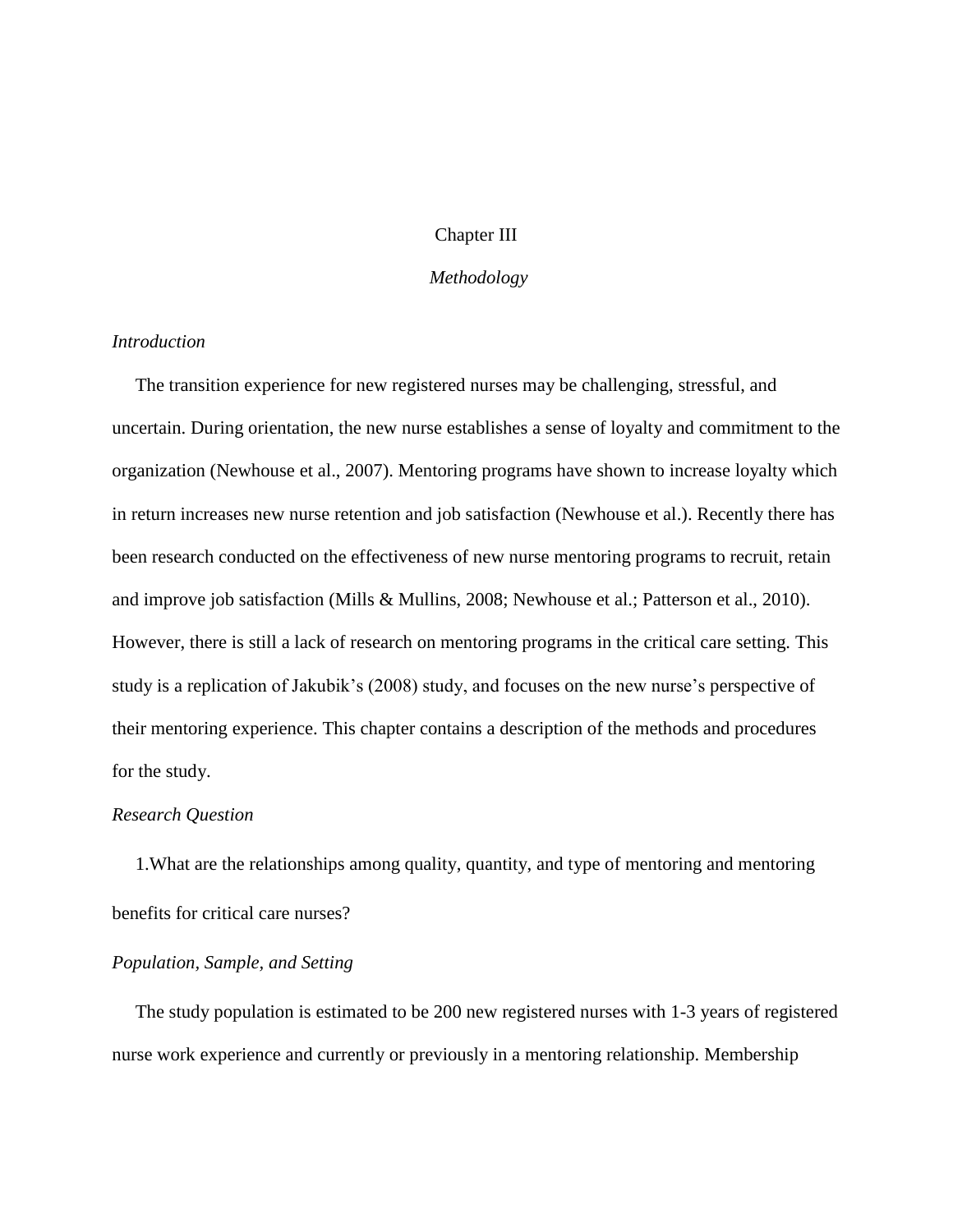contact information for 1000 contacts will be purchased from the American Association of Critical Care Nurses (AACN) and Emergency Nurses Association (ENA). These organizations will be contacted by the author and permission requested to access the member database for a random list of potential participants.

 Potential participants will be sent a research booklet, explaining the intent of the study, all study documents and a postage-paid return envelope. The research booklet will contain an informed consent, demographic survey, the Caine Quality of Mentoring Questionnaire (1989), and the Jakubik Mentor Benefits Questionnaire (2007). The anticipated sample for this study is 200.

# *Protection of Human Rights*

 The researcher will seek approval for this study through the Institutional Review Boards (IRB) at Ball State University (BSU) and Indiana University (IU) Health. Participants will be recruited from the American Association of Critical Care Nurses and the Emergency Nurses Association. The participants will be mailed research booklets that will explain the purpose of the study, an implied consent form, demographic survey, two research questionnaires, and a postage paid return envelope.

 Confidentiality will be maintained at all times. No identifying marks or names will be used. The risk to the participants is minimal. All study documents will be maintained in a locked file cabinet in the researcher"s office and destroyed within one year of the study completion. The benefits of this study are a reflection of the participants mentoring relationship and contributing information to the nursing profession.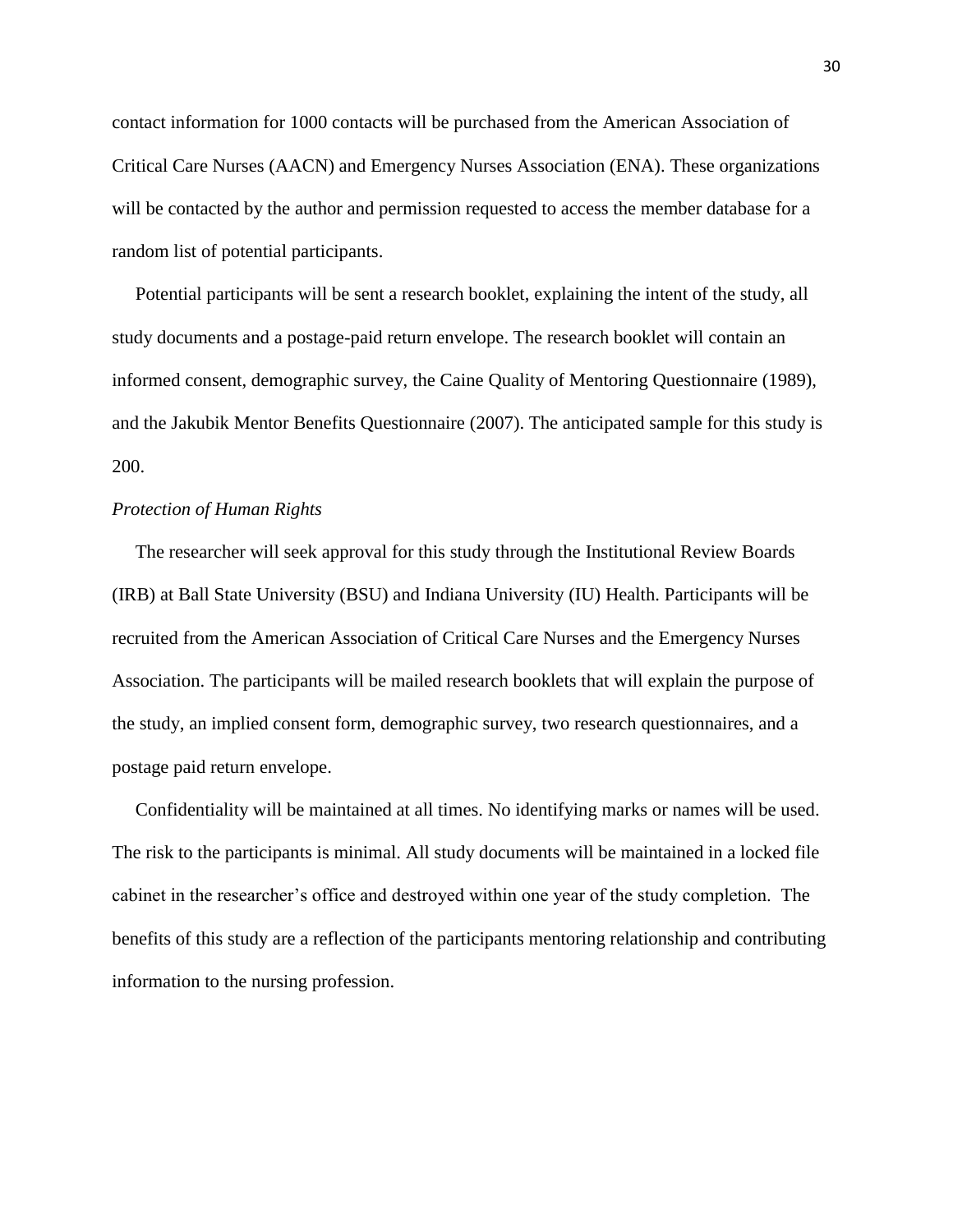## *Procedures*

 After approval is obtained from Ball State University and Indiana University Health IRBs, the AACN and ENA will be contacted by the author about involvement in this study and for access to the member list. Following approval from the professional organizations, randomly selected participants will be sent an invitation and research booklets to participate in the study.

 The author and approved designee will complete data collection. Data will be collected over a 3-month period. The data will be entered into a spreadsheet by the researcher and designee. The spreadsheet will identify demographic data, quality of mentoring, and mentoring benefits information.

# *Research design*

This study will use a descriptive correlational design. The purpose of this study is to illicit the nurses" perspectives on quality, quantity, and type of mentoring relationships and their benefits. The theoretical framework for this study is based on Zey"s (1991) Mutual Benefits Model.

 The demographic questionnaire includes 22 items to measure data including two study variables: mentoring quality and type. The mentoring quality is measured by answers to the questions, which determine frequency of engagement between the mentor and new nurse. Mentoring type is defined as being a formal workplace sponsored, formal non- workplace sponsored, informal or both formal and informal.

 The Caine Quality of Mentoring Questionnaire (CQM) (1989) will be used for this study to measure the quality of mentoring based on the new nurses" perceptions. The CQM is a 14-item questionnaire using a 5-point scale. The 14 mentoring qualities addressed are: (a) model; (b) envisioner; (c) energizer; (d) investor; (e) supporter; (f) standard-prodder; (g) teacher-coach; (h) feedback giver; (i) eye-opener; (j) door-opener; (k) idea-bouncer; (l) problem-solver; (m) career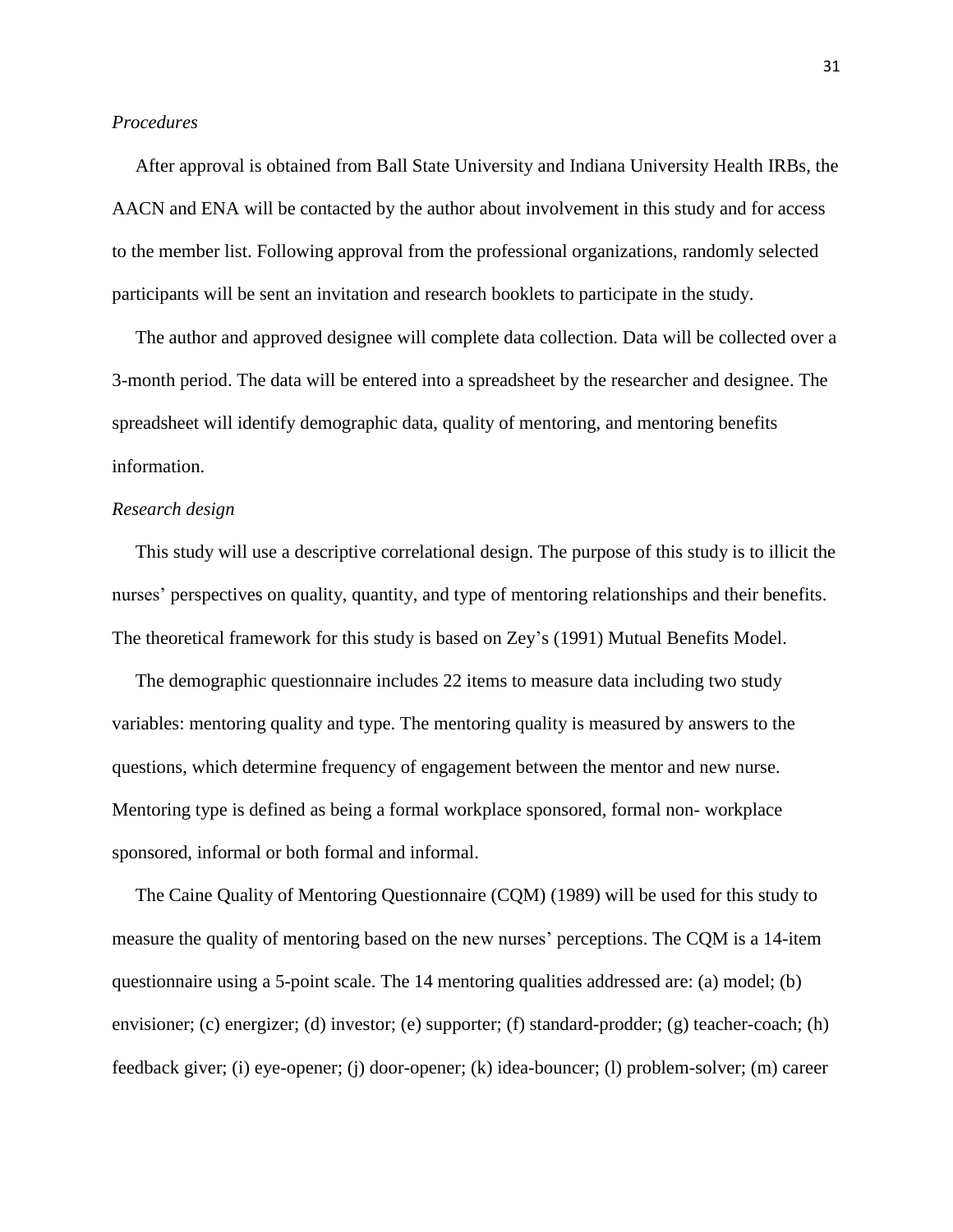counselor; and (n) challenger. The validity of CQM is .94 and consistency reliability is a Cronbach"s *x* of .91 (p<.001).

 The Jakubik Mentor Benefits Questionnaire (2007) was designed by Louise Jakubik and is based on Zey"s (1991) Mutual Benefits Model. Zey (1991) developed four mentor roles: (a) knowledge; (b) personal support; (c) protection; and (d) promotion. The Jakubik MBQ (2007) will be used to measure the benefits of mentoring as perceived by the new nurses. The questionnaire is a 57-item instrument on a 5-point Likert scale. It has a validity of .96 and reliability Cronbach *x* of .97.

# *Summary*

 After completion of this study, the researcher will have gained knowledge of what new nurses consider important in a nurse-mentoring program. The information learned may draw conclusions about the quality, quantity, and type of mentoring needed to have a successful mentorship program and in return increase new nurse retention and job satisfaction.

 Past research on mentorship programs focused on nursing practice in general with a few studies on various nursing specialties. There is currently a lack of research on mentoring programs in nursing practice in the critical care practice areas. This study is being conducted to gain insight from the new nurse"s perspective of mentoring programs in critical care practice areas. The results of the study will be shared with the AACN and ENA to further enhance new nurse mentoring programs. Study results may also benefit hospital educators and administrators who seek to improve new nurse recruitment and retention efforts and improved nurse job satisfaction.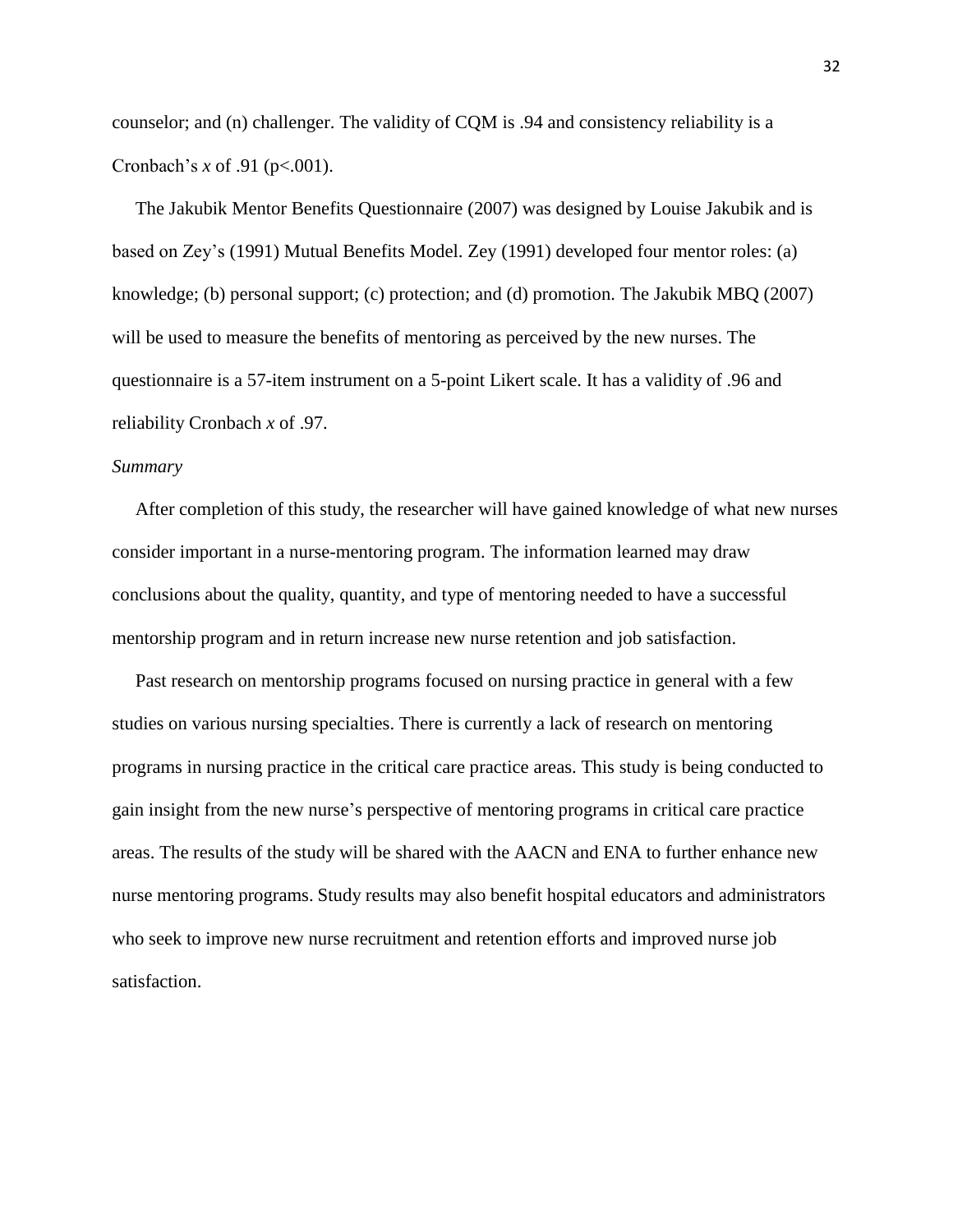#### References

- American Association of Critical Care Nurses (AACN) [www.aacn.org.](http://www.aacn.org/) Retrieved on July 1, 2011
- Blau, P. (1964). Social exchange. In *International Encyclopedia of the Social Sciences* (Eds.) D. L. Sills 7:452-57. New York: Macmillian & Free Press.
- Bowles, C., & Candela, L. (2005). First job experiences of recent RN graduates: Improving the work environment. *Journal of Nursing Administration*, *35*: 130-137.
- Caine, R. M. (1989). A comparative study of mentoring and job satisfaction: Perceptions of clinical nurse specialists. Dissertation UMI Number 8918736. Pepperdine University.
- Chow, F. L. W., & Suen, L. K. P (2001). Clinical staff as mentors in pre-registration undergraduate nursing education: students' perceptions of the mentors' roles and responsibilities. *Nurse Education Today, 21*, 350-358.
- Darling, L. A. (1984). What do nurses want in a mentor? *Journal of Nursing Administration*, *14*, 42-44.
- Ecklund, N. M. (1998). The relationship of mentoring to job satisfaction of critical care nurses. *The Journal of The New York State Nurses' Association, 29*(2), 13-15.

Emergency Nurses Association (ENA) [www.ena.org.](http://www.ena.org/) Retrieved on July 1, 2011

- Emerson, R. M. (1976). Social Exchange Theory. *Annual Review of Sociology, 2,* 335-362.
- Grindel, C. G., & Hagerstrom, G. (2009). Nurses nurturing nurses: Outcomes and lessons learned. *MedSurg Nursing, 18*(3), 183-194.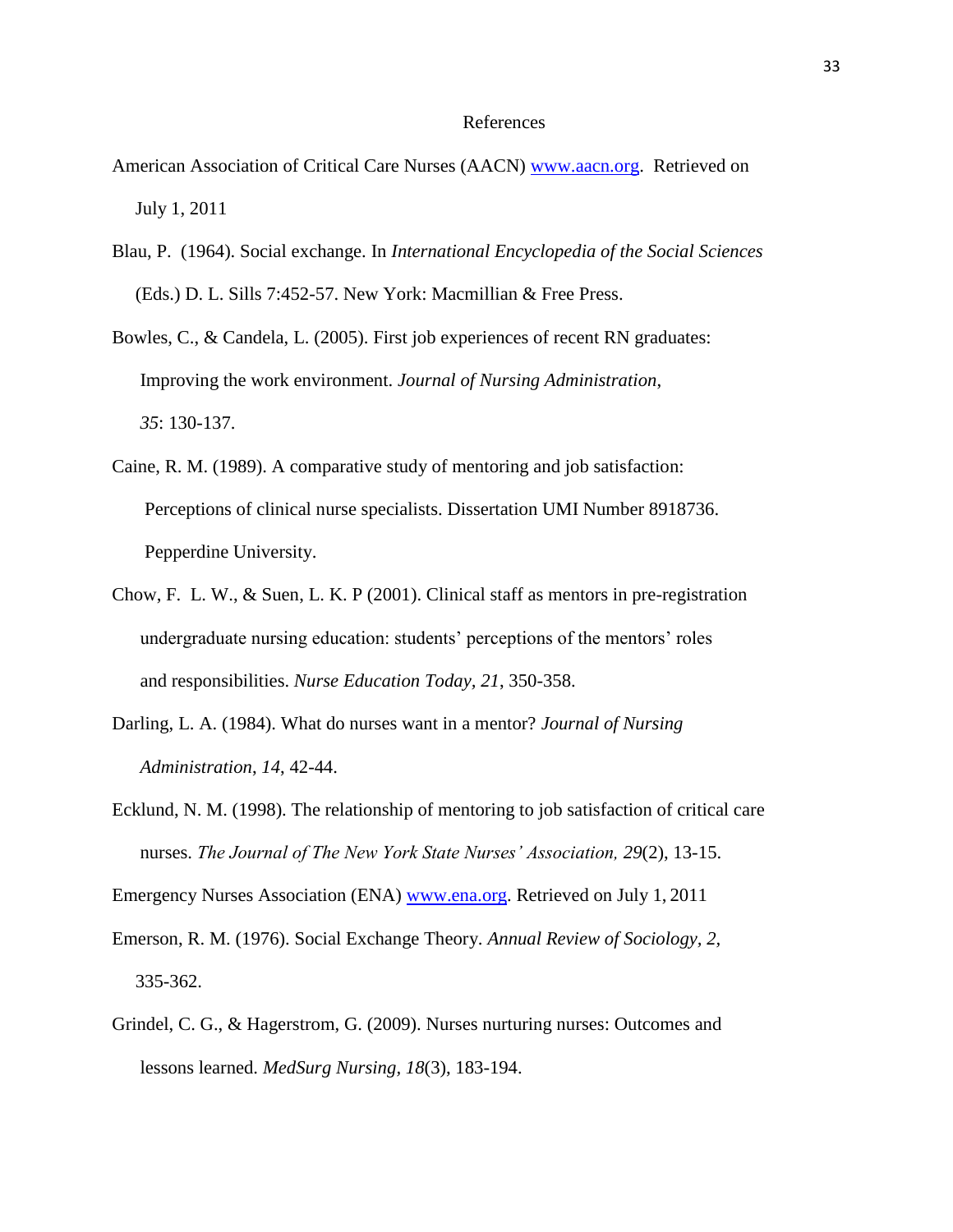- Halfer, D. (2007). A magnetic strategy for new graduate nurses. *Nursing Economics*, *25*(1), 6-11.
- Halfer, D., Graf, E., & Sullivan, C. (2008). The organizational impact of a new graduate pediatric nurse mentoring program. *Nursing Economics, 26*(4), 243-249.
- Hagerty, B. M., & Patusky, K. (1995). Developing a measure of sense of belonging. *Nurse Researcher*, *44*(1), 9-13.
- Hill-Popper, M., & Kuhl, A. (1999). A misplaced focus: Reexamining the recruitment/retention trade-off. *Nursing Watch*, *1*, 1-14.
- Hinshaw, A. S., & Atwood, J. R. (1982). Anticipated turnover: a pilot stage instrument. *Community Nurse Researcher*, 13:56.
- Homans, C. G. (1958). Social behavior as exchange. *American Sociology Review*, 19:678-88.
- Hurley, C., & Snowden, S. (2008). Mentoring in times of change. *British Association of Critical Care Nurses, Nursing in Critical Care, 13*(5), 269-275.
- Jakubik, L. D. (2007). The relationship among quality, quantity, and type of mentoring and mentoring benefits for pediatric staff nurse protégés. Dissertation UMI Number pending. Widener University School of Nursing.
- Jakubik, L. D. (2008). Mentoring beyond the first year: Predictors of mentoring benefits for pediatric staff Nurse protégés. *Journal of Pediatric Nursing*, *23*(4), 269-281.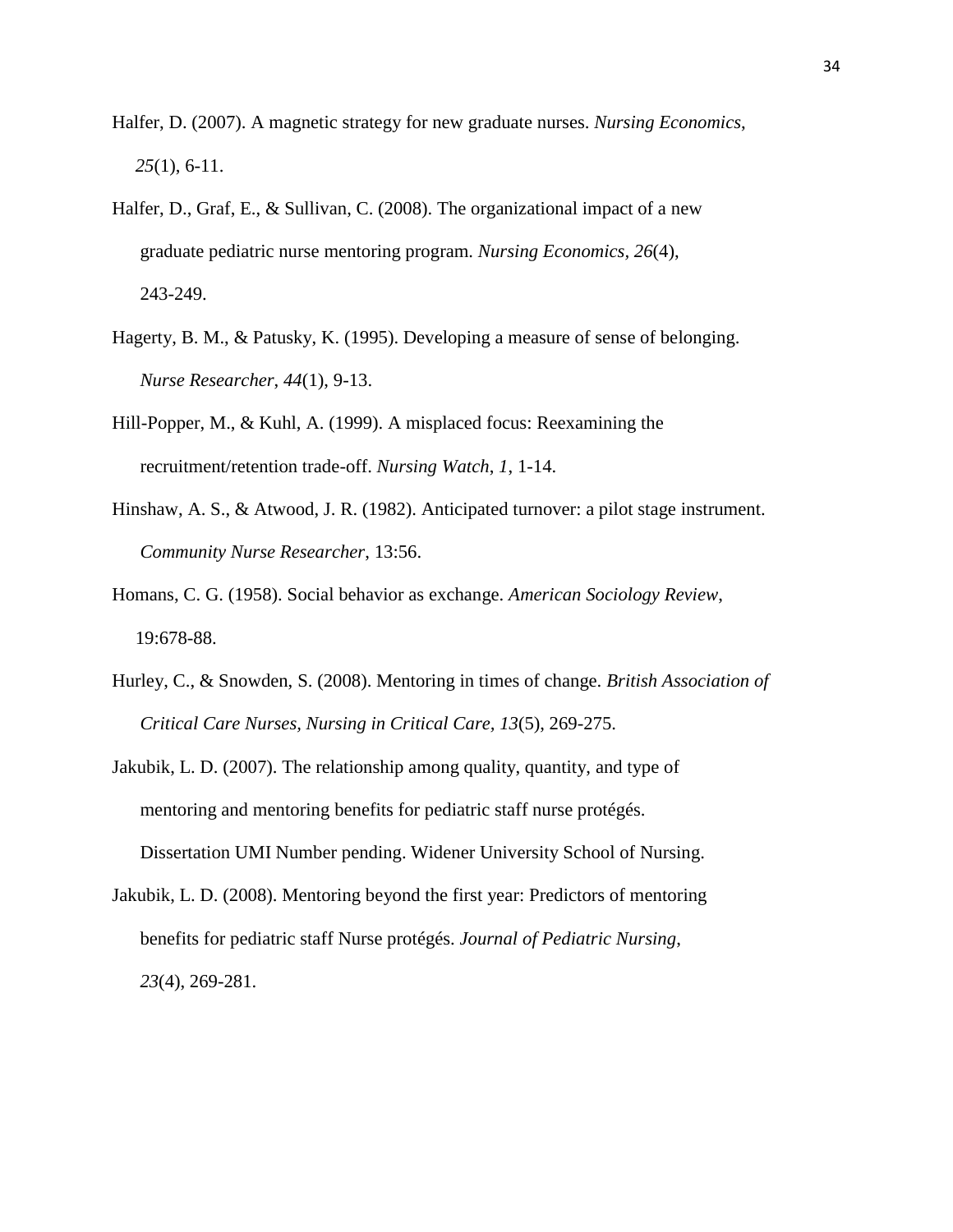- Komaratat, S., & Oumtanee, A. (2009). Using a mentorship model to prepare newly graduated nurses for competency. *The Journal of Continuing Education In Nursing, 40*(10), 475-480.
- Latham, C. L., Hogan, M., & Ringl, K. (2008). Nurses supporting nurses: Creating a mentoring program for staff nurses to improve the workforce environment. *Nursing Administration Quarterly, 32*(1), 27-39.
- Mill, J. F., & Mullins, A. C. (2008). The California nurse mentor project: Every nurse deserves a mentor. *Nursing Economics, 26*(5), 310-315.
- Mowday, R., Steers, R., & Porter, L. (1979). The measurement of organizational commitment. *Journal of Vocational Behavior*, *14*: 224-247.
- Newhouse, R. P., Hoffman, J. J., & Hairston, D. P. (2007). Evaluating an innovative program to improve new nurse graduate socialization into the acute healthcare setting. *Nurse Administrator Quarterly*, *31*(1), 50-60.
- Patterson, B., Bayley, E. W., Burnell, K., & Rhoads, J. (2010). Orientation to emergency nursing: Perceptions of new graduate nurses. *Journal of Emergency Nursing, 36*(3), 203-211.
- Rosenfeld, P., Smith, M. O., Iervolino, L., & Bowar-Ferres, S. (2004). Nurse residency program. *Journal of Nursing Administration, 34*(4), 188-194.
- Scott, E. S., Engelke, M. K., & Swanson, M. (2008). New graduate nurse transitioning: Necessary or nice? *Applied Nursing Research, 21*, 75-83.
- Stamps, P. L., Piedmont, E. B., Slavitt, D. B., & Haase, A. M. (1978) Measurement of work satisfaction among health professionals. *Medical Care*, *16*(4), 337-52.
- Thibaut, J., & Kelley, H. H. (1959). *The Social Psychology of Groups.* New York: Wiley.